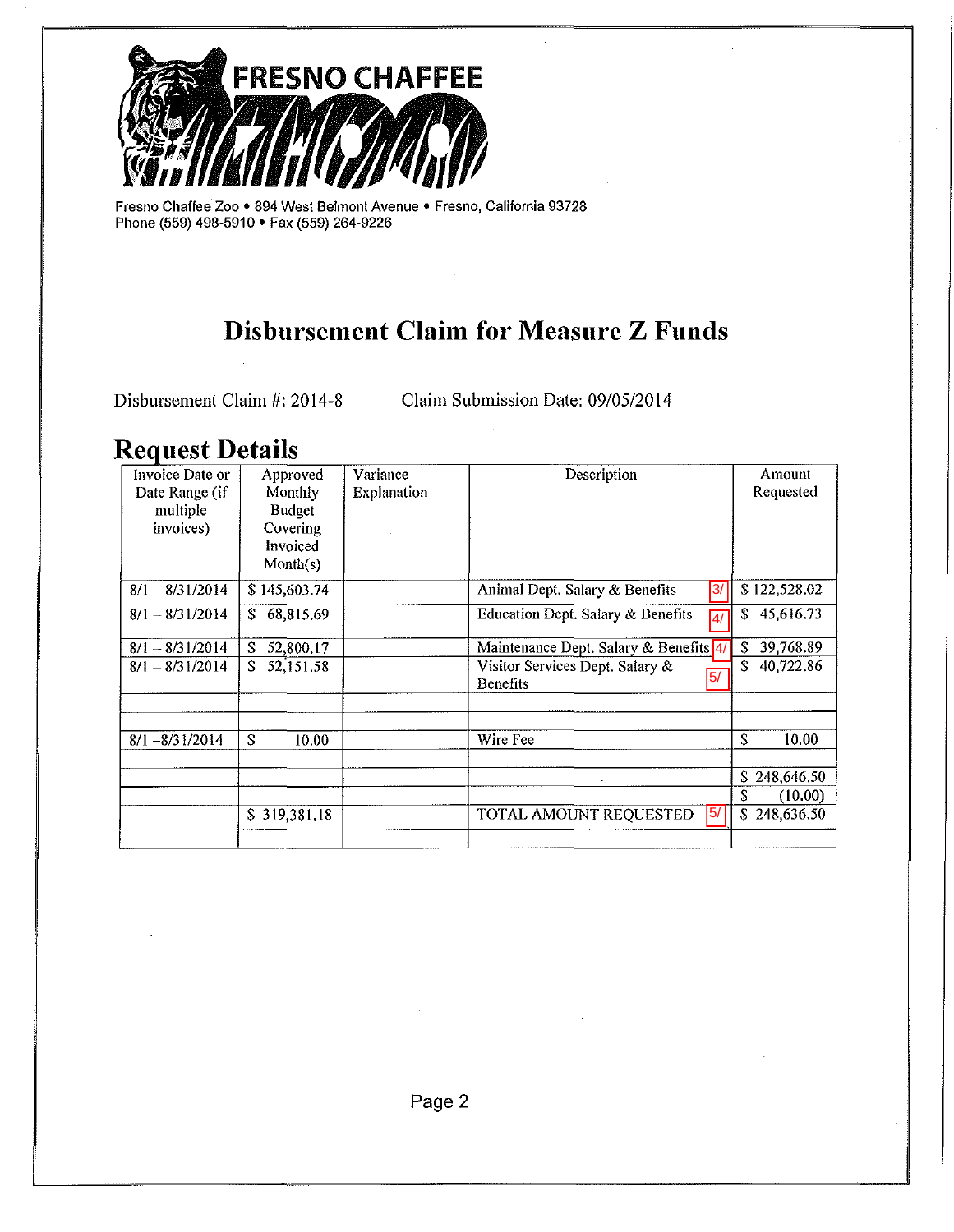$\sim 10^{-1}$ 

### **Fresno's Chaffee Zoo Corporation Income Statement**

August 2014

|                                        | 2014 Budget Budget | August       | August<br>Measure Z           | August<br>Actual | <b>YTD</b><br><b>Budget</b> | YTD<br>Measure Z | <b>YTD</b><br>Actual |
|----------------------------------------|--------------------|--------------|-------------------------------|------------------|-----------------------------|------------------|----------------------|
| <b>EXPENSES</b>                        |                    |              |                               |                  |                             |                  |                      |
| <b>OPERATING EXPENSES</b>              |                    |              |                               |                  |                             |                  |                      |
| <b>Personnel Expenses</b>              |                    |              |                               |                  |                             |                  |                      |
| Administration                         |                    |              |                               |                  |                             |                  |                      |
| Benefits-General                       | \$0.00             | \$0.00       | \$0,00                        | \$0.00           | \$0.00                      | \$0.00           | \$0.00               |
| Benefits-Administration                | \$67,000,00        | \$5,000.00   | \$0.00                        | \$3,691.97       | \$45,250.00                 | \$0.00           | \$36,937.86          |
| Payroll Taxes                          | \$0.00             | \$0.00       | \$0.00                        | \$0.00           | \$0.00                      | \$0.00           | \$0.00               |
| Payroll Taxes-Administration           | \$58,618.00        | \$4,450,00   | \$0.00                        | \$2,312.24       | \$36,368.00                 | \$0.00           | \$25,519,14          |
| Retirement Contribution-General        | \$0.00             | \$0.00       | \$0.00                        | \$0.00           | \$0.00                      | \$0.00           | \$153.08             |
| Retirement Contribution-Administration | \$18,461.00        | \$1,439.96   | \$0.00                        | \$1,046.13       | \$11.445.82                 | \$0.00           | \$8,434.94           |
| Salaries-General                       | \$0.00             | \$0.00       | \$0.00                        | \$0.00           | \$0.00                      | \$0.00           | \$0.00               |
| Salaries-Administration                | \$571,148.00       | \$44,000.00  | \$0.00                        | \$42,032.19      | \$343,000.00                | \$0.00           | \$351,430.15         |
| Workers Comp-General                   | \$0.00             | \$0.00       | \$0.00                        | \$0.00           | \$0.00                      | \$0.00           | \$0.00               |
| Workers Comp-Administration            | \$8,250.00         | \$687.50     | \$0.00                        | (S371.94)        | \$5,500.00                  | \$0.00           | \$2,570.28           |
| Total Administration                   | \$723,477.00       | \$55,577.46  | \$0.00                        | \$48,710.59      | \$441,563.82                | \$0.00           | \$425,045.45         |
|                                        |                    |              |                               |                  |                             |                  |                      |
| Animal                                 |                    |              |                               |                  |                             |                  |                      |
| Benefits-Animal                        | \$199,000.00       | \$13,250.00  | 7 \$14,844.46                 | \$14,844.46      | \$136,380.00                | \$129,700.06     | \$129,700.06         |
| Payroll Taxes-Animal                   | \$125,766.00       | \$10,250.00  | 9/<br>\$7,856.99              | \$7,856.99       | \$74,530.63                 | \$67,013,62      | \$67,013.62          |
| Retirement Contribution-Animal         | \$26,971.00        | \$2,103,74   | 11<br>\$2,006.11              | \$2,006.11       | \$16,722.02                 | \$15,180.68      | 515,180.68           |
| Salaries-Animal                        | \$1,393,380.00     | \$110,000.00 | 12/ \$107,105.21              | \$107,105.21     | \$877,500.00                | \$847,276.58     | \$847,276.58         |
| Workers Comp-Animal                    | \$133,169.00       | \$10,000.00  | 14/<br>(S9, 284, 75)          | (\$9,284.75)     | \$81,488.30                 | \$60,452.43      | \$60,452.43          |
| Total Animal                           | \$1,878,286.00     | \$145,603.74 | $$122,528.02$ <sup>2</sup>    | \$122,528.02     | \$1,186,620.95              | \$1,119,623.37   | \$1,119,623.37       |
| Education                              |                    |              |                               |                  |                             |                  |                      |
| Benefits-Education                     | \$61,000.00        | \$4,250.00   | 71<br>\$2,334.51              | \$2,334.51       | \$39,500,00                 | \$29,814.38      | \$29,814,38          |
| Benefits-Volunteer                     | \$0.00             | \$0.00       | 7/<br>\$0.00                  | \$0.00           | \$0.00                      | \$0.00           | \$0.00               |
| Payroll Taxes-Education                | \$51,024.00        | \$4,400.00   | $\overline{9/}$<br>\$3,002.46 | \$3,002.46       | \$32,290.00                 | \$21,924,17      | \$21,924.17          |
| Payroll Taxes-Volunteer                | \$0.00             | \$0.00       | 9/<br>\$0.00                  | \$0.00           | \$0.00                      | \$0.00           | \$0.00               |
| Retirement Contribution-Education      | \$12,808.00        | \$999.02     | 11/<br> \$707.03              | \$707.03         | \$7,940.94                  | \$5,849.28       | \$5,849.28           |
| Salaries-Education                     | \$559,822.00       | \$53,000.00  | 12/<br>\$39,493.27            | \$39,493.27      | \$367,000.00                | \$288,395.64     | \$288,395.64         |

Page 10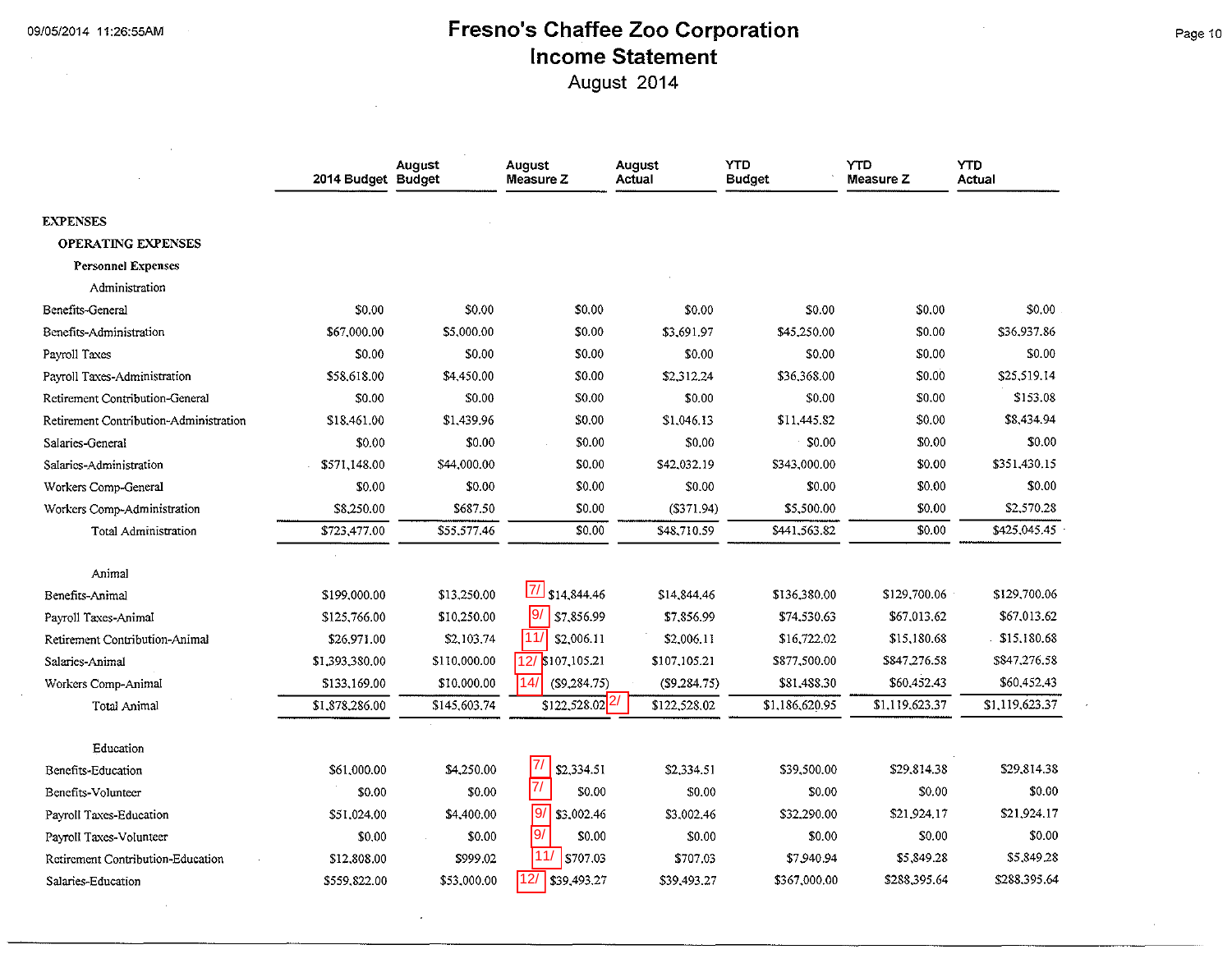#### **Fresno's Chaffee Zoo Corporation Income Statement**  August 2014

2014 Budget **Salaries-Volunteer** \$0.00 Workers Comp-Education **\$74,000.00** Workers Comp-Volunteer **\$0.00 Total Education** \$758.654.00 **Maintenance/Honi·culture Benefits-Maintenance \$68.400.00 Benefits-Horticulture \$34.200.00** Payroll Taxes-Maintenance **\$40.503.00** Payroll Taxes-Horticulture **\$13,473.00 Retirement Contribution-Maintenance** \$3,800.00 **Retirement Contribution-Horticulture** \$2.432.00 Salaries-Maintenance **\$274.772.00** Salaries-Horticulture **\$173.728.00 Workers Camp-Maintenance** \$29,188.00 Workers Comp-Horticulture **\$15.962.00** Total Maintenance/Horticulture **\$656.458.00 Mem/Dev/Marketing Benefits-Development \$44,460.00** Payroll Taxes-Development **\$38.856.00** Payroll Taxes-Special Events **\$0.00** Retirement Contribution-Development **\$8.825.00 Salaries-Development \$439.958.00 Salaries-Special Events \$0.00** Workers Comp-Development **\$20.526.00** Workers Comp-Special Events **\$0.00** Total Mem/Dev/Marketing **\$552.625.00 Veterinary Benefits-Veterinary \$39.353.00** Payroll Taxes-Veterinary **\$15.832.00 August August August** YTD **Measure Z**  $$0.00$   $\bigcup_{1 \to 1}$  \$0.00 \$0.00 \$0.00 **\$6.166.67 14/ \$79.46 \$79.46 \$49.333.32**  $$0.00$   $$0.00$   $$0.00$   $$0.00$  $$68.815.69$   $$45.616.73$   $2/$   $$45.616.73$   $$496.064.26$ **\$4,500.00** 6/ \$3,117.43 \$3,117.43 \$44,458.00  $$2,223.00$   $6/$  \$1.673.72 \$1.673.72 \$23,427.00  $$3,159.23$   $|8/|$  \$8,615.77 \$8,615.77 \$25,111.84 \$1,050.89 **8**<sup>1</sup> \$817.76 \$817.76 \$8.353.24  $$296.40$   $|10/$   $$259.21$   $$259.21$   $$2.356.00$  $$189.70$   $|100|$   $$0.00$   $$0.00$   $$1.507.84$  $$24,000.00$   $|12/$   $$17,274.44$   $$17,274.44$   $$151,490.86$  $$13.550.78$   $|12/$  \$10.689.86 \$10.689.86 \$107.711.34  $$2,500.00$   $|13/$  (\$1,416.89) (\$1,416.89) \$16,682.33  $$1,330.17$   $\overline{14}/$   $$1,262.41$   $$10,641.32$  $$52,800.17$   $$39,768.89$   $2/$   $$39,768.89$   $$391,739.77$ \$2,889.90 \$0,00 \$4,357.90 \$30,455.10 \$3,030.77 \$0.00 \$1,685.10 \$24,090.72  $$0.00$  \$0.00 \$0.00 \$0.00 \$0.00 \$688.35 \$0.00 \$657.73 \$5,471.50  $$33.000.00$   $$22.137.27$   $$276.000.00$  $$0.00$  \$0.00 \$0.00 \$0.00 \$0.00 \$1,710.50 \$0.00 (\$978.73) \$13,684.00  $$0.00$  \$0.00 \$0.00 \$0.00 \$0.00 \$41,319.52 \$0.00 \$27,859.27 \$349,701.32 \$2,557.95 \$0.00 \$1.514.75 \$26.956.79 \$1,450.00 \$0.00 \$883.82 \$8,433.26 **YTD** YTD<br>Measure Z Actual **Measure Z**  $$0.00$  \$0.00 \$28,365.73 \$28,365.73  $$0.00$  \$0.00 \$374,349.20 \$374,349.20 \$33,567.32 **\$33.567.32**  \$11,628.92 \$11,628.92 **\$15.793.31** \$15.793.31 \$7.572.73 **\$7,572.73**  \$2,257.56 \$2,257.56  $$0.00$  \$0.00 \$113.152.12 \$113.152.12  $$98,990.03$  \$98,990.03 \$7,568.30 \$7,568.30 \$7,115.11 \$7.115.11 \$297,645.40 \$297,645.40 \$0.00 \$38.209.80 \$0.00 \$16,943.06 \$0.00 \$536.00 \$0.00 **\$4,983.54**  \$0.00 \$222.681.79 \$0.00 \$0.00 \$0.00 \$7,762.64  $$0.00$  \$0.00 \$0.00 \$291.116.83 \$0.00 \$20,588.44 \$0.00 \$6.975.47 8/ 8/ 10/ 10/ 12/ 13/  $\begin{array}{r|l}\n 13/ \hline\n 14/ \hline\n 15/ \hline\n 54\n\end{array}\n \quad \begin{array}{r|l}\n 13/ \hline\n 54\n\end{array}\n \quad \begin{array}{r|l}\n 54/ \hline\n 8 & 5\n\end{array}\n \quad \begin{array}{r|l}\n 55/ \hline\n 8 & 5\n\end{array}\n \quad \begin{array}{r|l}\n 56/ \hline\n 10/ \hline\n 10/ \hline\n 11/ \hline\n 12/ \hline\n 51\n\end{array}\n \quad \begin{array}{r|l}\n 13/ \hline\n$  $\frac{2}{2}$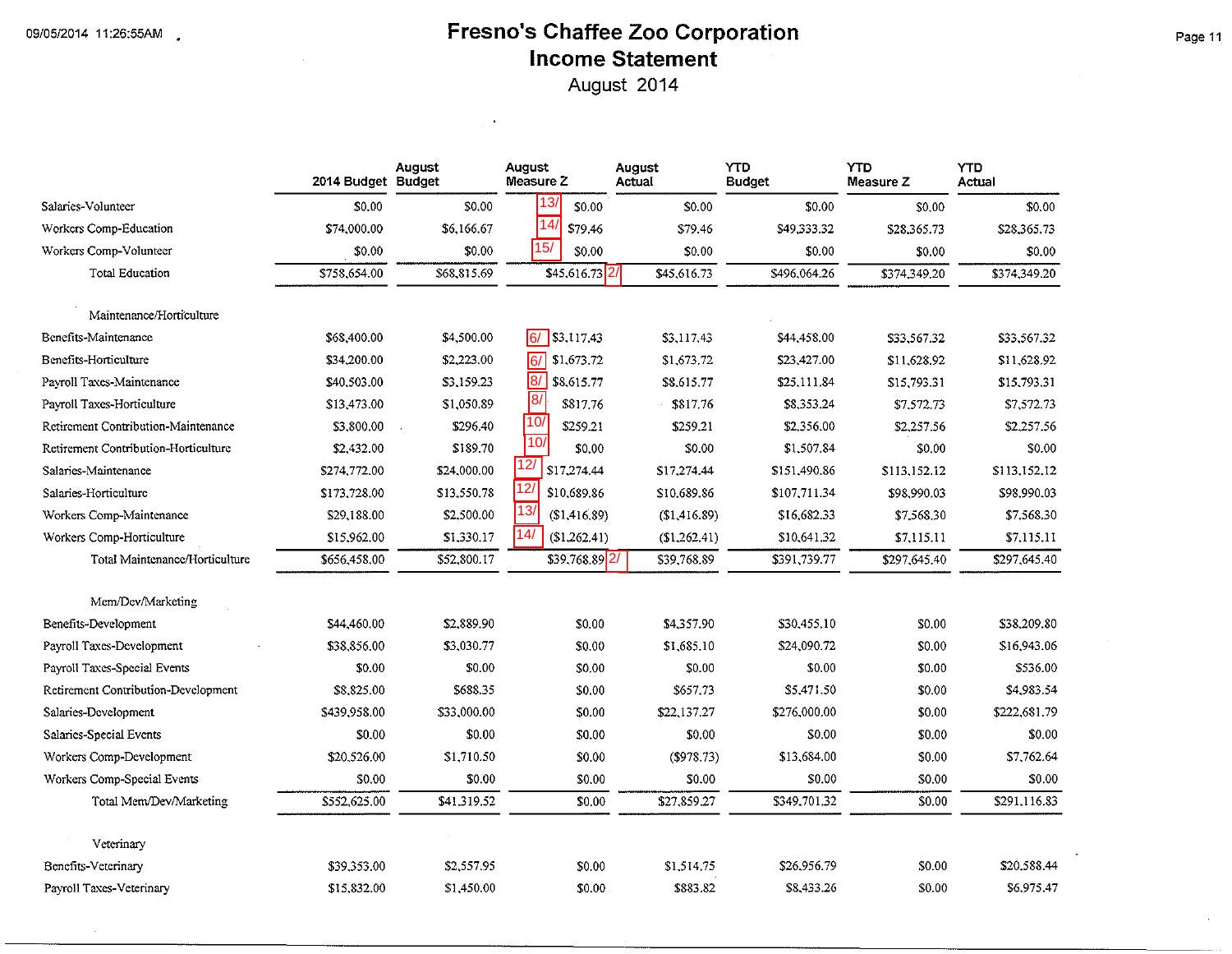## **Fresno's Chaffee Zoo Corporation Income Statement**

August 2014

|                                          | 2014 Budget Budget | August       | August<br>Measure Z      | August<br>Actual | <b>YTD</b><br><b>Budget</b> | YTD<br><b>Measure Z</b> | <b>YTD</b><br>Actual |
|------------------------------------------|--------------------|--------------|--------------------------|------------------|-----------------------------|-------------------------|----------------------|
| Retirement Contribution-Veterinary       | \$6,230.00         | \$485.94     | \$0.00                   | \$373.14         | \$3,862.60                  | \$0,00                  | \$3,261.56           |
| Salaries-Veterinary                      | \$176,998.00       | \$14,500.00  | \$0.00                   | \$11,687.96      | \$101,154.00                | \$0.00                  | \$93,040.08          |
| Workers Comp-Veterinary                  | \$21,116.00        | \$1,759.67   | \$0.00                   | (S1,055.11)      | \$14,077.32                 | \$0.00                  | \$6,739.38           |
| <b>Total Veterinary</b>                  | \$259,529.00       | \$20,753.56  | \$0.00                   | \$13,404.56      | \$154,483.97                | \$0.00                  | \$130,604.93         |
| Visitor Services                         |                    |              |                          |                  |                             |                         |                      |
| <b>Benefits-Security</b>                 | \$24,510.00        | \$1,593.15   | 8/ \$1,275.99            | \$1,275.99       | \$16,789.35                 | \$19,993.26             | \$19,993.26          |
| Benefits-Visitor Services                | \$31,000.00        | \$2,350.00   | 8/ \$2.506.67            | \$2,506.67       | \$20,000.00                 | \$20,142.50             | \$20,142.50          |
| Payroll Taxes-Security                   | \$20,399.00        | \$1,591.12   | $10/$ \$1,148.52         | \$1,148.52       | \$12,647.37                 | \$9,771.39              | \$9,771.39           |
| Payroll Taxes-Visitor Services           | \$27,661.00        | \$2,157.56   | 10/<br>\$2,023.63        | \$2,023.63       | \$17,149.82                 | \$13,044.98             | \$13,044.98          |
| Retirement Contribution-Security         | \$5,276.00         | \$411.53     | \$177.14<br>111/         | \$177.14         | \$3,271.12                  | \$1,505.69              | \$1,505.69           |
| Retirement Contribution-Visitor Services | \$4,130.00         | \$322.14     | \$218.78<br>11/          | \$218.78         | \$2,560.60                  | \$1,792.22              | \$1,792.22           |
| Salaries-Security                        | \$202,000.00       | \$15,500.00  | \$15,149.09<br>13/       | \$15,149.09      | \$125,848.00                | \$128,877.84            | \$128,877.84         |
| Salaries-Visitor Services                | \$271,516.00       | \$24,000.00  | 13/<br>\$21,363.05       | \$21,363.05      | \$173,510.63                | \$165,488.21            | \$165,488.21         |
| Workers Comp-Security                    | \$21,913.00        | \$1,826.08   | 15/<br>(\$1,344.60)      | (S1,344.60)      | \$14,608.64                 | \$9,515.23              | \$9,515.23           |
| Workers Comp-Visitor Services            | \$26,760.00        | \$2,400.00   | (\$1,795.41)<br>15/      | (S1, 795.41)     | \$17,160.00                 | \$11,784.74             | \$11,784,74          |
| Total                                    | \$635,165.00       | \$52,151.58  | \$40,722.86 2/           | \$40,722.86      | \$403,545.53                | \$381,916.06            | \$381,916.06         |
| <b>Total Personnel Expenses</b>          | \$5,464,194.00     | \$437,021.72 | \$248,636.50 $\sqrt{2/}$ | \$338,610.92     | \$3,423,719.62              | \$2,173,534.03          | \$3,020.301.24       |
| <b>Other Expenses</b>                    |                    |              |                          |                  |                             |                         |                      |
| Advertising                              |                    |              |                          |                  |                             |                         |                      |
| Advertising                              | \$0.00             | \$0.00       | \$0.00                   | \$0.00           | \$0.00                      | \$0.00                  | \$0.00               |
| Advertising-Marketing                    | \$200,000.00       | \$19,966.67  | \$0.00                   | \$21,859,25      | \$122,733.32                | \$0.00                  | \$149,485.12         |
| Advertising-Development                  | \$0.00             | \$0.00       | \$0.00                   | \$0.00           | \$0.00                      | \$0.00                  | \$250.00             |
| Advertising-Special Events               | \$7,500.00         | \$2,083.33   | \$0.00                   | \$0.00           | \$3,166.64                  | \$0.00                  | \$1,183.75           |
| Advertising-Education                    | \$5,000.00         | \$166.67     | \$0.00                   | \$4,554.00       | \$4,333.32                  | \$0.00                  | \$12,335.75          |
| Advertising-Visitor Services             | \$0.00             | \$0.00       | \$0.00                   | \$0.00           | \$0.00                      | \$0.00                  | \$0.00               |
| Advertising-Administration               | \$0.00             | \$0.00       | \$0.00                   | \$0.00           | \$0.00                      | \$0.00                  | \$0.00               |
| Advertising-Information Technology       | \$0.00             | \$0.00       | \$0.00                   | \$0.00           | \$0.00                      | \$0.00                  | \$0.00               |
| Total Advertising                        | \$212,500.00       | \$22,216.67  | \$0.00                   | \$26,413.25      | \$130,233.28                | \$0.00                  | \$163,254.62         |

**Animal Setvices** 

 $\mathbf{a}$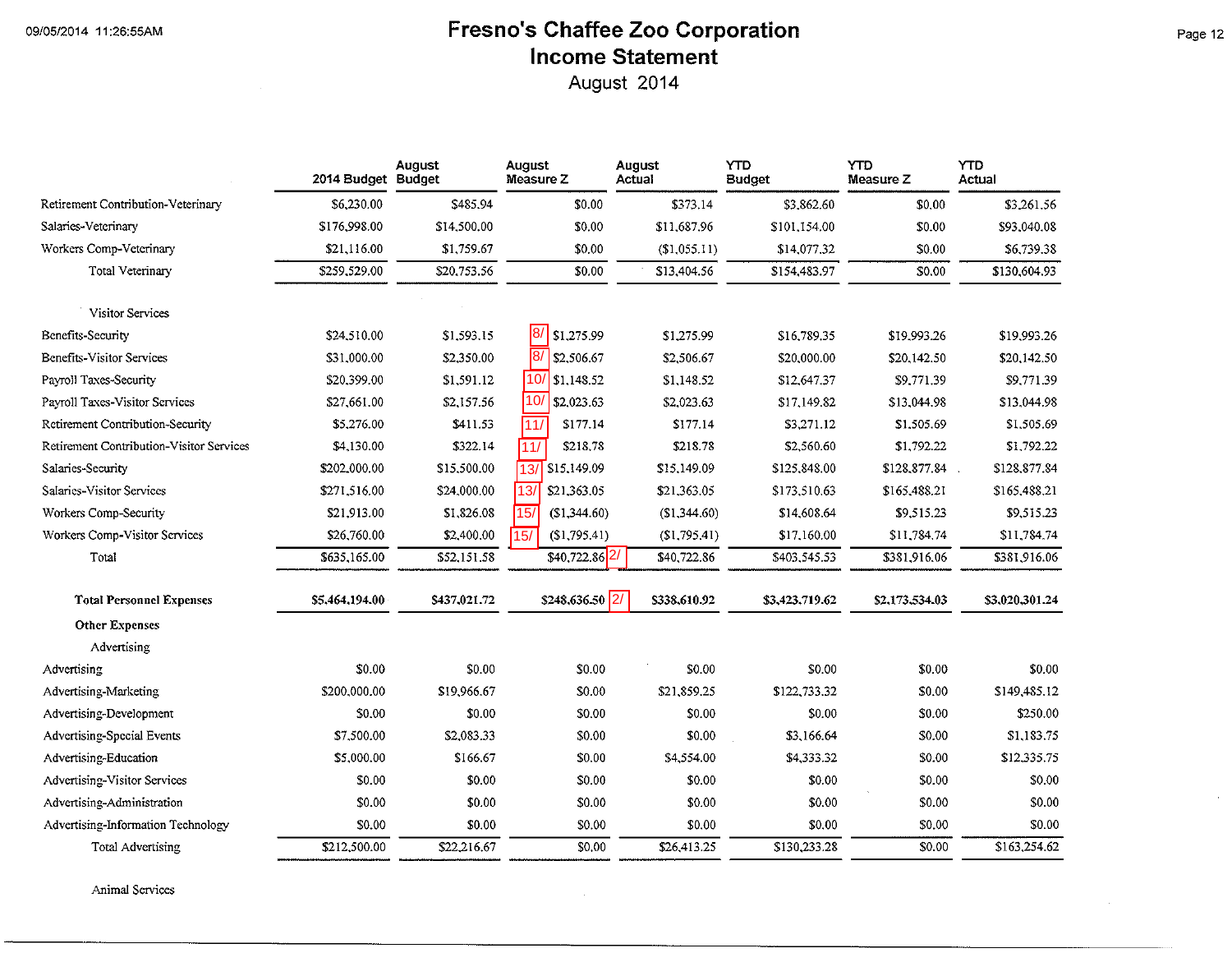August 2014

| Date       | Trans.                            | Journal                                        | Reference                                   | <b>Debit Amount</b>      | <b>Credit Amount</b> | Balance                               |
|------------|-----------------------------------|------------------------------------------------|---------------------------------------------|--------------------------|----------------------|---------------------------------------|
| 1-5014-13  |                                   |                                                |                                             |                          |                      |                                       |
| Account:   |                                   | 1-5014-13 (Bank Fees-Measure Z-Administration) |                                             |                          |                      |                                       |
| 08/01/2014 |                                   |                                                | <b>Account Beginning Balance</b>            |                          |                      | \$150.00                              |
| 08/14/2014 | 9198-3                            | Journal Entry                                  | Measure Z 2014-7C Wire Fee                  | \$10.00                  |                      |                                       |
| 08/27/2014 | 9218-3                            | Journal Entry                                  | Measure Z 2014-7 Operating Wire Fee         | \$10.00                  |                      |                                       |
|            |                                   |                                                | <b>Account Subtotals</b>                    | \$20.00                  | 50.00                |                                       |
| 08/31/2014 |                                   |                                                | Account Net Change                          |                          |                      | \$20.00                               |
| 08/31/2014 |                                   |                                                | <b>Account Ending Balance</b>               |                          |                      | \$170.00                              |
| 1-5080-01  |                                   |                                                |                                             |                          |                      |                                       |
| Account:   | 1-5080-01 (Benefits-Maintenance)  |                                                |                                             |                          |                      |                                       |
| 08/01/2014 |                                   |                                                | Account Beginning Balance                   |                          |                      | \$30,449.89                           |
| 08/01/2014 | 9132-6                            | Journal Entry                                  | Blue Shield-Aug Health Ins Premium          | \$2,792.61               |                      |                                       |
| 08/01/2014 | 9133-6                            | Journal Entry                                  | Principal Financial-Aug Life, LTD, & Dental | \$466.39                 |                      |                                       |
| 08/01/2014 | 9145-6                            | Journal Entry                                  | VSP- Aug Vision Premium                     | \$103.43                 |                      |                                       |
| 08/08/2014 | 9186-26                           | Payroll                                        | Salaries                                    |                          | \$122.50             |                                       |
| 08/22/2014 | 9203-26                           | Payroll                                        | Salaries                                    |                          | \$122.50             |                                       |
|            |                                   |                                                | <b>Account Subtotals</b>                    | $\sqrt{11}$ \$3,362.43   | $\sqrt{11}$ \$245.00 |                                       |
| 08/31/2014 |                                   |                                                | Account Net Change                          |                          |                      | $\frac{1}{2}$ \$3,117.43 <sup>4</sup> |
| 08/31/2014 |                                   |                                                | <b>Account Ending Balance</b>               |                          |                      | \$33,567.32                           |
| 1-5080-02  |                                   |                                                |                                             |                          |                      |                                       |
| Account:   | 1-5080-02 (Benefits-Horticulture) |                                                |                                             |                          |                      |                                       |
| 08/01/2014 |                                   |                                                | Account Beginning Balance                   |                          |                      | \$9,955.20                            |
| 08/01/2014 | 9132-7                            | Journal Entry                                  | Blue Shield-Aug Health Ins Premium          | \$1,362.28               |                      |                                       |
| 08/01/2014 | 9133-7                            | Journal Entry                                  | Principal Financial-Aug Life, LTD, & Dental | \$271.48                 |                      |                                       |
| 08/01/2014 | 9145-7                            | Journal Entry                                  | VSP- Aug Vision Premium                     | \$39.96                  |                      |                                       |
| 08/08/2014 | 9186-29                           | Payroll                                        | Salaries                                    |                          | \$0.00               |                                       |
| 08/22/2014 | 9203-29                           | Payroll                                        | Salaries                                    |                          | \$0.00               |                                       |
|            |                                   |                                                | <b>Account Subtotals</b>                    | $\frac{1}{2}$ \$1,673.72 | $\sqrt{11}$ \$0.00   |                                       |
| 08/31/2014 |                                   |                                                | Account Net Change                          |                          |                      | $\frac{H}{H}$ \$1,673.72 4            |
| 08/31/2014 |                                   |                                                | <b>Account Ending Balance</b>               |                          |                      | \$11,628.92                           |
| 1-5080-03  |                                   |                                                |                                             |                          |                      |                                       |
| Account:   | 1-5080-03 (Benefits-Animal)       |                                                |                                             |                          |                      |                                       |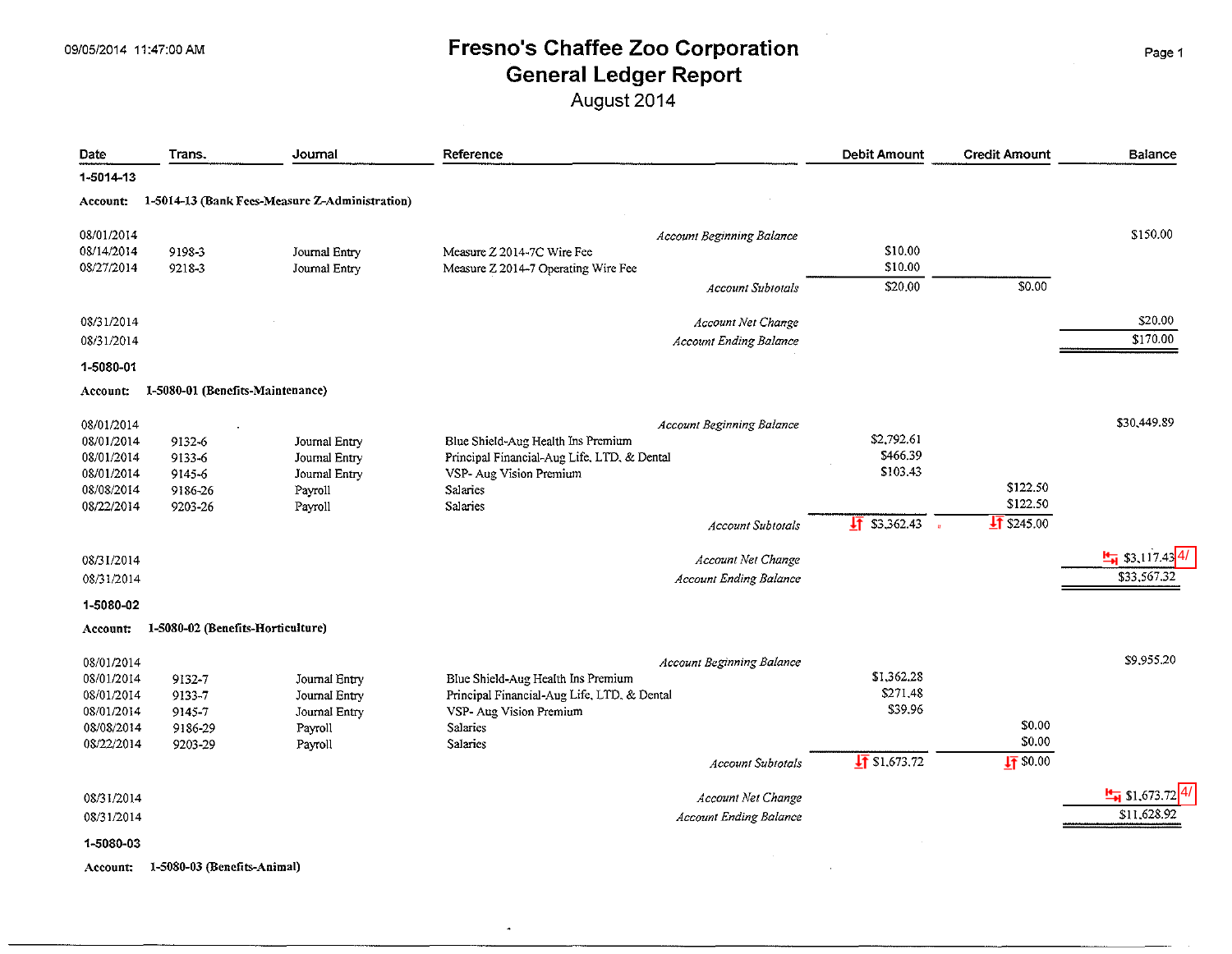August 2014

| Date       | Trans.                         | Journal       | Reference                                   | <b>Debit Amount</b>     | <b>Credit Amount</b> | <b>Balance</b>               |
|------------|--------------------------------|---------------|---------------------------------------------|-------------------------|----------------------|------------------------------|
| Account:   | 1-5080-03 (Benefits-Animal)    |               |                                             |                         |                      |                              |
| 08/01/2014 |                                |               | <b>Account Beginning Balance</b>            |                         |                      | \$114,855.60                 |
| 08/01/2014 | 9132-1                         | Journal Entry | Blue Shield-Aug Health Ins Premium          | \$12,498.77             |                      |                              |
| 08/01/2014 | 9133-1                         | Journal Entry | Principal Financial-Aug Life, LTD, & Dental | \$2,444.19              |                      |                              |
| 08/01/2014 | 9145-1                         | Journal Entry | VSP- Aug Vision Premium                     | \$367.44                |                      |                              |
| 08/08/2014 | 9186-24                        | Payroll       | Salaries                                    |                         | \$232.97             |                              |
| 08/22/2014 | 9203-24                        | Payroll       | Salaries                                    |                         | \$232.97             |                              |
|            |                                |               | <b>Account Subtotals</b>                    | $\sqrt{11}$ \$15,310.40 | \$465.94<br>圷        |                              |
| 08/31/2014 |                                |               | <b>Account Net Change</b>                   |                         |                      | $\frac{H}{H}$ \$14,844.46 3/ |
| 08/31/2014 |                                |               | <b>Account Ending Balance</b>               |                         |                      | \$129,700.06                 |
| 1-5080-08  |                                |               |                                             |                         |                      |                              |
| Account:   | 1-5080-08 (Benefits-Education) |               |                                             |                         |                      |                              |
| 08/01/2014 |                                |               | Account Beginning Balance                   |                         |                      | \$27,479.87                  |
| 08/01/2014 | 9132-3                         | Journal Entry | Blue Shield-Aug Health Ins Premium          | \$1,907,12              |                      |                              |
| 08/01/2014 | 9133-3                         | Journal Entry | Principal Financial-Aug Life, LTD, & Dental | \$607.12                |                      |                              |
| 08/01/2014 | 9145-3                         | Journal Entry | VSP- Aug Vision Premium                     | \$65.27                 |                      |                              |
| 08/08/2014 | 9186-23                        | Payroll       | Salaries                                    |                         | \$122.50             |                              |
| 08/22/2014 | 9203-23                        | Payroll       | Salaries                                    |                         | \$122.50             |                              |
|            |                                |               | <b>Account Subtotals</b>                    | 圷<br>\$2,579.51         | $11$ \$245.00        |                              |
| 08/31/2014 |                                |               | Account Net Change                          |                         |                      | ዀ<br>$$2,334.51$ 3/          |
| 08/31/2014 |                                |               | <b>Account Ending Balance</b>               |                         |                      | \$29,814.38                  |
| 1-5080-09  |                                |               |                                             |                         |                      |                              |
| Account:   | 1-5080-09 (Benefits-Volunteer) |               |                                             |                         |                      |                              |
| 08/01/2014 |                                |               | <b>Account Beginning Balance</b>            |                         |                      | \$0.00                       |
| 08/31/2014 |                                |               | <b>Account Net Change</b>                   |                         |                      | $$0.00$ 3/                   |
| 08/31/2014 |                                |               | <b>Account Ending Balance</b>               |                         |                      | \$0.00                       |
| 1-5080-11  |                                |               |                                             |                         |                      |                              |
| Account:   | 1-5080-11 (Benefits-Security)  |               |                                             |                         |                      |                              |
| 08/01/2014 |                                |               | Account Beginning Balance                   |                         |                      | \$18,717.27                  |
| 08/01/2014 | 9132-9                         | Journal Entry | Blue Shield-Aug Health Ins Premium          | \$953.64                |                      |                              |
| 08/01/2014 | 9133-9                         | Journal Entry | Principal Financial-Aug Life, LTD, & Dental | \$402.07                |                      |                              |
| 08/01/2014 | 9145-9                         | Journal Entry | VSP- Aug Vision Premium                     | \$55.28                 |                      |                              |
| 08/08/2014 | 9186-28                        | Payroll       | Salaries                                    |                         | \$67.50              |                              |
| 08/22/2014 | 9203-28                        | Payroll       | <b>Salaries</b>                             |                         | \$67.50              |                              |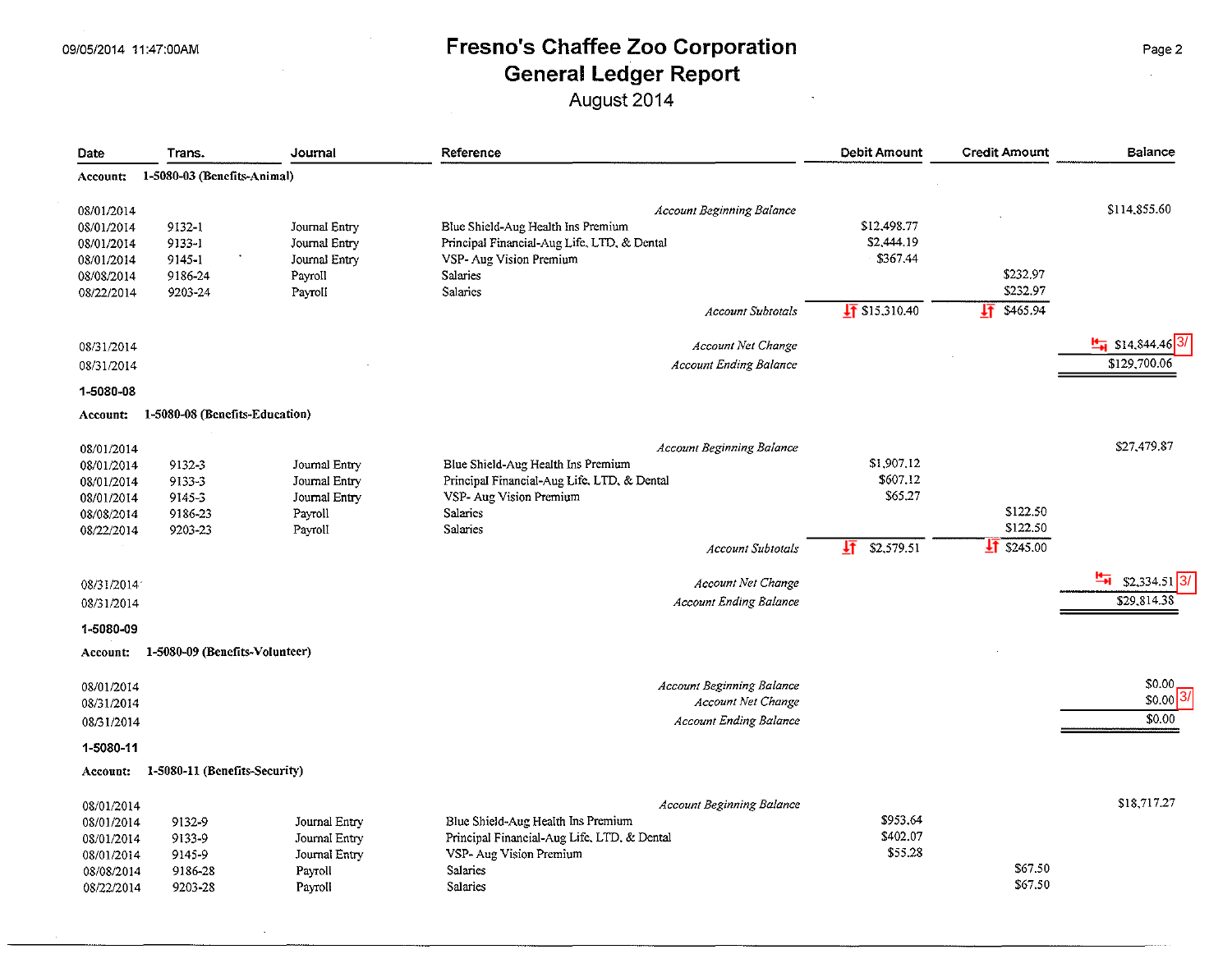August 2014

| 1-5080-11 (Benefits-Security)<br>Account:<br>$\sqrt{11}$ \$1.410.99<br>$\frac{1}{21}$ \$135.00<br><b>Account Subtotals</b><br>$\frac{H}{H}$ \$1,275.99 5/<br>08/31/2014<br>Account Net Change<br>\$19,993.26<br>08/31/2014<br><b>Account Ending Balance</b><br>1-5080-12<br>1-5080-12 (Benefits-Visitor Services)<br>Account:<br>\$17,635.83<br>08/01/2014<br><b>Account Beginning Balance</b><br>08/01/2014<br>Blue Shield-Aug Health Ins Premium<br>\$2,315.79<br>9132-2<br>Journal Entry<br>\$394.55<br>08/01/2014<br>Principal Financial-Aug Life, LTD, & Dental<br>9133-2<br>Journal Entry<br>\$66.33<br>08/01/2014<br>VSP- Aug Vision Premium<br>9145-2<br>Journal Entry<br>\$135.00<br>08/08/2014<br>Salaries<br>9186-22<br>Payroll<br>\$135.00<br>08/22/2014<br>Payroll<br>Salaries<br>9203-22<br>\$2,776.67<br>ŦI.<br>\$270,00<br>圩<br>Account Subtotals<br>$\frac{H}{H}$ \$2,506.67 5/<br>08/31/2014<br><b>Account Net Change</b><br><b>Account Ending Balance</b><br>\$20,142.50<br>08/31/2014<br>1-5131-01<br>1-5131-01 (Payroll Taxes-Maintenance)<br>Account:<br>\$7,177.54<br>08/01/2014<br>Account Beginning Balance<br>\$634.73<br>08/08/2014<br>Payroll Taxes<br>9186-81<br>Payroll<br>\$668.04<br>08/22/2014<br>Payroll Taxes<br>9203-74<br>Payroll<br>\$7,313.00<br>08/25/2014<br>Accounts Payable<br>Employment Development Departm-Unemployment Insurance Reimb<br>9236-50<br>坘<br>$\sqrt{4}$ \$0.00<br>\$8,615.77<br><b>Account Subtotals</b><br>$\frac{H}{14}$ \$8,615.77 4/<br>Account Net Change<br>08/31/2014<br>Account Ending Balance<br>08/31/2014<br>\$15,793.31<br>1-5131-02<br>1-5131-02 (Payroll Taxes-Horticulture)<br>Account:<br>\$6,754.97<br>08/01/2014<br><b>Account Beginning Balance</b><br>\$452,82<br>08/08/2014<br>Payroll<br>Payroll Taxes<br>9186-85<br>\$364,94<br>08/22/2014<br>9203-78<br>Payroll Taxes<br>Payroll<br>$\frac{1}{21}$ \$817.76<br>$17$ \$0.00<br><b>Account Subtorals</b><br>$\frac{H}{H}$ \$817.76 4/<br>Account Net Change<br>08/31/2014 | Date       | Trans. | Journal | Reference                     | Debit Amount | <b>Credit Amount</b> | Balance    |
|-------------------------------------------------------------------------------------------------------------------------------------------------------------------------------------------------------------------------------------------------------------------------------------------------------------------------------------------------------------------------------------------------------------------------------------------------------------------------------------------------------------------------------------------------------------------------------------------------------------------------------------------------------------------------------------------------------------------------------------------------------------------------------------------------------------------------------------------------------------------------------------------------------------------------------------------------------------------------------------------------------------------------------------------------------------------------------------------------------------------------------------------------------------------------------------------------------------------------------------------------------------------------------------------------------------------------------------------------------------------------------------------------------------------------------------------------------------------------------------------------------------------------------------------------------------------------------------------------------------------------------------------------------------------------------------------------------------------------------------------------------------------------------------------------------------------------------------------------------------------------------------------------------------------------------------------------------------------------------------------------------------|------------|--------|---------|-------------------------------|--------------|----------------------|------------|
|                                                                                                                                                                                                                                                                                                                                                                                                                                                                                                                                                                                                                                                                                                                                                                                                                                                                                                                                                                                                                                                                                                                                                                                                                                                                                                                                                                                                                                                                                                                                                                                                                                                                                                                                                                                                                                                                                                                                                                                                             |            |        |         |                               |              |                      |            |
|                                                                                                                                                                                                                                                                                                                                                                                                                                                                                                                                                                                                                                                                                                                                                                                                                                                                                                                                                                                                                                                                                                                                                                                                                                                                                                                                                                                                                                                                                                                                                                                                                                                                                                                                                                                                                                                                                                                                                                                                             |            |        |         |                               |              |                      |            |
|                                                                                                                                                                                                                                                                                                                                                                                                                                                                                                                                                                                                                                                                                                                                                                                                                                                                                                                                                                                                                                                                                                                                                                                                                                                                                                                                                                                                                                                                                                                                                                                                                                                                                                                                                                                                                                                                                                                                                                                                             |            |        |         |                               |              |                      |            |
|                                                                                                                                                                                                                                                                                                                                                                                                                                                                                                                                                                                                                                                                                                                                                                                                                                                                                                                                                                                                                                                                                                                                                                                                                                                                                                                                                                                                                                                                                                                                                                                                                                                                                                                                                                                                                                                                                                                                                                                                             |            |        |         |                               |              |                      |            |
|                                                                                                                                                                                                                                                                                                                                                                                                                                                                                                                                                                                                                                                                                                                                                                                                                                                                                                                                                                                                                                                                                                                                                                                                                                                                                                                                                                                                                                                                                                                                                                                                                                                                                                                                                                                                                                                                                                                                                                                                             |            |        |         |                               |              |                      |            |
|                                                                                                                                                                                                                                                                                                                                                                                                                                                                                                                                                                                                                                                                                                                                                                                                                                                                                                                                                                                                                                                                                                                                                                                                                                                                                                                                                                                                                                                                                                                                                                                                                                                                                                                                                                                                                                                                                                                                                                                                             |            |        |         |                               |              |                      |            |
|                                                                                                                                                                                                                                                                                                                                                                                                                                                                                                                                                                                                                                                                                                                                                                                                                                                                                                                                                                                                                                                                                                                                                                                                                                                                                                                                                                                                                                                                                                                                                                                                                                                                                                                                                                                                                                                                                                                                                                                                             |            |        |         |                               |              |                      |            |
|                                                                                                                                                                                                                                                                                                                                                                                                                                                                                                                                                                                                                                                                                                                                                                                                                                                                                                                                                                                                                                                                                                                                                                                                                                                                                                                                                                                                                                                                                                                                                                                                                                                                                                                                                                                                                                                                                                                                                                                                             |            |        |         |                               |              |                      |            |
|                                                                                                                                                                                                                                                                                                                                                                                                                                                                                                                                                                                                                                                                                                                                                                                                                                                                                                                                                                                                                                                                                                                                                                                                                                                                                                                                                                                                                                                                                                                                                                                                                                                                                                                                                                                                                                                                                                                                                                                                             |            |        |         |                               |              |                      |            |
|                                                                                                                                                                                                                                                                                                                                                                                                                                                                                                                                                                                                                                                                                                                                                                                                                                                                                                                                                                                                                                                                                                                                                                                                                                                                                                                                                                                                                                                                                                                                                                                                                                                                                                                                                                                                                                                                                                                                                                                                             |            |        |         |                               |              |                      |            |
|                                                                                                                                                                                                                                                                                                                                                                                                                                                                                                                                                                                                                                                                                                                                                                                                                                                                                                                                                                                                                                                                                                                                                                                                                                                                                                                                                                                                                                                                                                                                                                                                                                                                                                                                                                                                                                                                                                                                                                                                             |            |        |         |                               |              |                      |            |
|                                                                                                                                                                                                                                                                                                                                                                                                                                                                                                                                                                                                                                                                                                                                                                                                                                                                                                                                                                                                                                                                                                                                                                                                                                                                                                                                                                                                                                                                                                                                                                                                                                                                                                                                                                                                                                                                                                                                                                                                             |            |        |         |                               |              |                      |            |
|                                                                                                                                                                                                                                                                                                                                                                                                                                                                                                                                                                                                                                                                                                                                                                                                                                                                                                                                                                                                                                                                                                                                                                                                                                                                                                                                                                                                                                                                                                                                                                                                                                                                                                                                                                                                                                                                                                                                                                                                             |            |        |         |                               |              |                      |            |
|                                                                                                                                                                                                                                                                                                                                                                                                                                                                                                                                                                                                                                                                                                                                                                                                                                                                                                                                                                                                                                                                                                                                                                                                                                                                                                                                                                                                                                                                                                                                                                                                                                                                                                                                                                                                                                                                                                                                                                                                             |            |        |         |                               |              |                      |            |
|                                                                                                                                                                                                                                                                                                                                                                                                                                                                                                                                                                                                                                                                                                                                                                                                                                                                                                                                                                                                                                                                                                                                                                                                                                                                                                                                                                                                                                                                                                                                                                                                                                                                                                                                                                                                                                                                                                                                                                                                             |            |        |         |                               |              |                      |            |
|                                                                                                                                                                                                                                                                                                                                                                                                                                                                                                                                                                                                                                                                                                                                                                                                                                                                                                                                                                                                                                                                                                                                                                                                                                                                                                                                                                                                                                                                                                                                                                                                                                                                                                                                                                                                                                                                                                                                                                                                             |            |        |         |                               |              |                      |            |
|                                                                                                                                                                                                                                                                                                                                                                                                                                                                                                                                                                                                                                                                                                                                                                                                                                                                                                                                                                                                                                                                                                                                                                                                                                                                                                                                                                                                                                                                                                                                                                                                                                                                                                                                                                                                                                                                                                                                                                                                             |            |        |         |                               |              |                      |            |
|                                                                                                                                                                                                                                                                                                                                                                                                                                                                                                                                                                                                                                                                                                                                                                                                                                                                                                                                                                                                                                                                                                                                                                                                                                                                                                                                                                                                                                                                                                                                                                                                                                                                                                                                                                                                                                                                                                                                                                                                             |            |        |         |                               |              |                      |            |
|                                                                                                                                                                                                                                                                                                                                                                                                                                                                                                                                                                                                                                                                                                                                                                                                                                                                                                                                                                                                                                                                                                                                                                                                                                                                                                                                                                                                                                                                                                                                                                                                                                                                                                                                                                                                                                                                                                                                                                                                             |            |        |         |                               |              |                      |            |
|                                                                                                                                                                                                                                                                                                                                                                                                                                                                                                                                                                                                                                                                                                                                                                                                                                                                                                                                                                                                                                                                                                                                                                                                                                                                                                                                                                                                                                                                                                                                                                                                                                                                                                                                                                                                                                                                                                                                                                                                             |            |        |         |                               |              |                      |            |
|                                                                                                                                                                                                                                                                                                                                                                                                                                                                                                                                                                                                                                                                                                                                                                                                                                                                                                                                                                                                                                                                                                                                                                                                                                                                                                                                                                                                                                                                                                                                                                                                                                                                                                                                                                                                                                                                                                                                                                                                             |            |        |         |                               |              |                      |            |
|                                                                                                                                                                                                                                                                                                                                                                                                                                                                                                                                                                                                                                                                                                                                                                                                                                                                                                                                                                                                                                                                                                                                                                                                                                                                                                                                                                                                                                                                                                                                                                                                                                                                                                                                                                                                                                                                                                                                                                                                             |            |        |         |                               |              |                      |            |
|                                                                                                                                                                                                                                                                                                                                                                                                                                                                                                                                                                                                                                                                                                                                                                                                                                                                                                                                                                                                                                                                                                                                                                                                                                                                                                                                                                                                                                                                                                                                                                                                                                                                                                                                                                                                                                                                                                                                                                                                             |            |        |         |                               |              |                      |            |
|                                                                                                                                                                                                                                                                                                                                                                                                                                                                                                                                                                                                                                                                                                                                                                                                                                                                                                                                                                                                                                                                                                                                                                                                                                                                                                                                                                                                                                                                                                                                                                                                                                                                                                                                                                                                                                                                                                                                                                                                             |            |        |         |                               |              |                      |            |
|                                                                                                                                                                                                                                                                                                                                                                                                                                                                                                                                                                                                                                                                                                                                                                                                                                                                                                                                                                                                                                                                                                                                                                                                                                                                                                                                                                                                                                                                                                                                                                                                                                                                                                                                                                                                                                                                                                                                                                                                             |            |        |         |                               |              |                      |            |
|                                                                                                                                                                                                                                                                                                                                                                                                                                                                                                                                                                                                                                                                                                                                                                                                                                                                                                                                                                                                                                                                                                                                                                                                                                                                                                                                                                                                                                                                                                                                                                                                                                                                                                                                                                                                                                                                                                                                                                                                             |            |        |         |                               |              |                      |            |
|                                                                                                                                                                                                                                                                                                                                                                                                                                                                                                                                                                                                                                                                                                                                                                                                                                                                                                                                                                                                                                                                                                                                                                                                                                                                                                                                                                                                                                                                                                                                                                                                                                                                                                                                                                                                                                                                                                                                                                                                             |            |        |         |                               |              |                      |            |
|                                                                                                                                                                                                                                                                                                                                                                                                                                                                                                                                                                                                                                                                                                                                                                                                                                                                                                                                                                                                                                                                                                                                                                                                                                                                                                                                                                                                                                                                                                                                                                                                                                                                                                                                                                                                                                                                                                                                                                                                             |            |        |         |                               |              |                      |            |
|                                                                                                                                                                                                                                                                                                                                                                                                                                                                                                                                                                                                                                                                                                                                                                                                                                                                                                                                                                                                                                                                                                                                                                                                                                                                                                                                                                                                                                                                                                                                                                                                                                                                                                                                                                                                                                                                                                                                                                                                             |            |        |         |                               |              |                      |            |
|                                                                                                                                                                                                                                                                                                                                                                                                                                                                                                                                                                                                                                                                                                                                                                                                                                                                                                                                                                                                                                                                                                                                                                                                                                                                                                                                                                                                                                                                                                                                                                                                                                                                                                                                                                                                                                                                                                                                                                                                             |            |        |         |                               |              |                      |            |
|                                                                                                                                                                                                                                                                                                                                                                                                                                                                                                                                                                                                                                                                                                                                                                                                                                                                                                                                                                                                                                                                                                                                                                                                                                                                                                                                                                                                                                                                                                                                                                                                                                                                                                                                                                                                                                                                                                                                                                                                             |            |        |         |                               |              |                      |            |
|                                                                                                                                                                                                                                                                                                                                                                                                                                                                                                                                                                                                                                                                                                                                                                                                                                                                                                                                                                                                                                                                                                                                                                                                                                                                                                                                                                                                                                                                                                                                                                                                                                                                                                                                                                                                                                                                                                                                                                                                             |            |        |         |                               |              |                      |            |
|                                                                                                                                                                                                                                                                                                                                                                                                                                                                                                                                                                                                                                                                                                                                                                                                                                                                                                                                                                                                                                                                                                                                                                                                                                                                                                                                                                                                                                                                                                                                                                                                                                                                                                                                                                                                                                                                                                                                                                                                             |            |        |         |                               |              |                      |            |
|                                                                                                                                                                                                                                                                                                                                                                                                                                                                                                                                                                                                                                                                                                                                                                                                                                                                                                                                                                                                                                                                                                                                                                                                                                                                                                                                                                                                                                                                                                                                                                                                                                                                                                                                                                                                                                                                                                                                                                                                             |            |        |         |                               |              |                      |            |
|                                                                                                                                                                                                                                                                                                                                                                                                                                                                                                                                                                                                                                                                                                                                                                                                                                                                                                                                                                                                                                                                                                                                                                                                                                                                                                                                                                                                                                                                                                                                                                                                                                                                                                                                                                                                                                                                                                                                                                                                             | 08/31/2014 |        |         | <b>Account Ending Balance</b> |              |                      | \$7,572.73 |

 $\epsilon$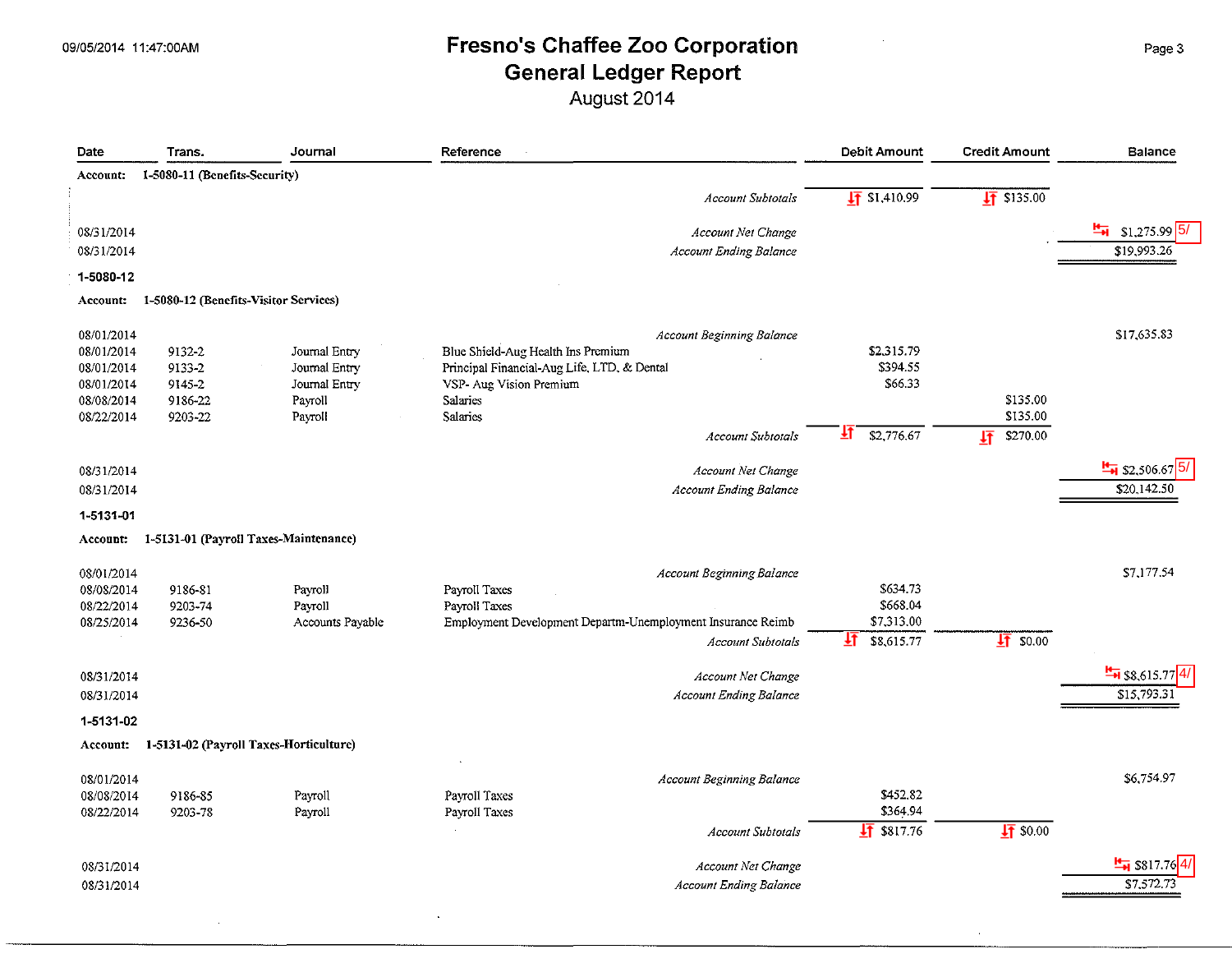$\sim$ 

 $\Delta \sim 10^4$ 

### 09/05/2014 11:47:00AM **Fresno's Chaffee Zoo Corporation** Page4 **General Ledger Report**  August 2014

| Date       | Trans.                              | Journal          | Reference                   |                                  | <b>Debit Amount</b>    | <b>Credit Amount</b>    | <b>Balance</b>               |
|------------|-------------------------------------|------------------|-----------------------------|----------------------------------|------------------------|-------------------------|------------------------------|
| 1-5131-03  |                                     |                  |                             |                                  |                        |                         |                              |
| Account:   | 1-5131-03 (Payroll Taxes-Animal)    |                  |                             |                                  |                        |                         |                              |
| 08/01/2014 |                                     |                  |                             | <b>Account Beginning Balance</b> |                        |                         | \$59,156.63                  |
| 08/08/2014 | 9186-78                             | Payroll          | Payroll Taxes               |                                  | \$3,620.82             |                         |                              |
| 08/08/2014 | 9186-79                             | Payroll          | Payroll Taxes-Valley Farms  |                                  | \$122.17               |                         |                              |
| 08/08/2014 | 9186-86                             | Payroll          | Payroll Taxes-SRB           |                                  | \$370.28               |                         |                              |
| 08/22/2014 | 9203-71                             | Payroll          | Payroll Taxes               |                                  | \$3,577.37             |                         |                              |
| 08/22/2014 | 9203-72                             | Payroll          | Payroll Taxes-Valley Farms  |                                  | \$106.08               |                         |                              |
| 08/22/2014 | 9203-79                             | Payroll          | Payroll Taxes-SRB           |                                  | \$361.27               |                         |                              |
| 08/25/2014 | 9236-52                             | Accounts Payable | Employment Developme-080414 |                                  |                        | \$301.00                |                              |
|            |                                     |                  |                             | <b>Account Subtotals</b>         | $\sqrt{11}$ \$8,157.99 | $\frac{1}{11}$ \$301.00 |                              |
| 08/31/2014 |                                     |                  |                             | Account Net Change               |                        |                         | $\frac{H}{14}$ \$7,856.99 3/ |
| 08/31/2014 |                                     |                  |                             | <b>Account Ending Balance</b>    |                        |                         | \$67,013.62                  |
| 1-5131-08  |                                     |                  |                             |                                  |                        |                         |                              |
| Account:   | 1-5131-08 (Payroll Taxes-Education) |                  |                             |                                  |                        |                         |                              |
| 08/01/2014 |                                     |                  |                             | <b>Account Beginning Balance</b> |                        |                         | \$18,921.71                  |
| 08/08/2014 | 9186-77                             | Payroll          | Payroll Taxes               |                                  | \$1,545.25             |                         |                              |
| 08/22/2014 | 9203-70                             | Payroll          | Payroll Taxes               |                                  | \$1,457.21             |                         |                              |
|            |                                     |                  |                             | <b>Account Subtotals</b>         | $\sqrt{11}$ \$3,002.46 | $\frac{1}{21}$ \$0.00   |                              |
| 08/31/2014 |                                     |                  |                             | Account Net Change               |                        |                         | \$3,002.46                   |
| 08/31/2014 |                                     |                  |                             | <b>Account Ending Balance</b>    |                        |                         | \$21,924.17                  |
| 1-5131-09  |                                     |                  |                             |                                  |                        |                         |                              |
| Account:   | 1-5131-09 (Payroll Taxes-Volunteer) |                  |                             |                                  |                        |                         |                              |
|            |                                     |                  |                             |                                  |                        |                         |                              |
| 08/01/2014 |                                     |                  |                             | Account Beginning Balance        |                        |                         | \$0.00                       |
| 08/31/2014 |                                     |                  |                             | Account Net Change               |                        |                         | \$0.00                       |
| 08/31/2014 |                                     |                  |                             | <b>Account Ending Balance</b>    |                        |                         | \$0.00                       |
| 1-5131-11  |                                     |                  |                             |                                  |                        |                         |                              |
| Account:   | 1-5131-11 (Payroll Taxes-Security)  |                  |                             |                                  |                        |                         |                              |
|            |                                     |                  |                             |                                  |                        |                         |                              |
| 08/01/2014 |                                     |                  |                             | Account Beginning Balance        |                        |                         | \$8,622.87                   |
| 08/08/2014 | 9186-84                             | Payroll          | Payroll Taxes               |                                  | \$582.44               |                         |                              |
| 08/22/2014 | 9203-77                             | Payroll          | Payroll Taxes               |                                  | \$566.08               |                         |                              |
|            |                                     |                  |                             | <b>Account Subtotals</b>         | \$1,148.52<br>IŦ       | 175000                  |                              |

 $\bullet$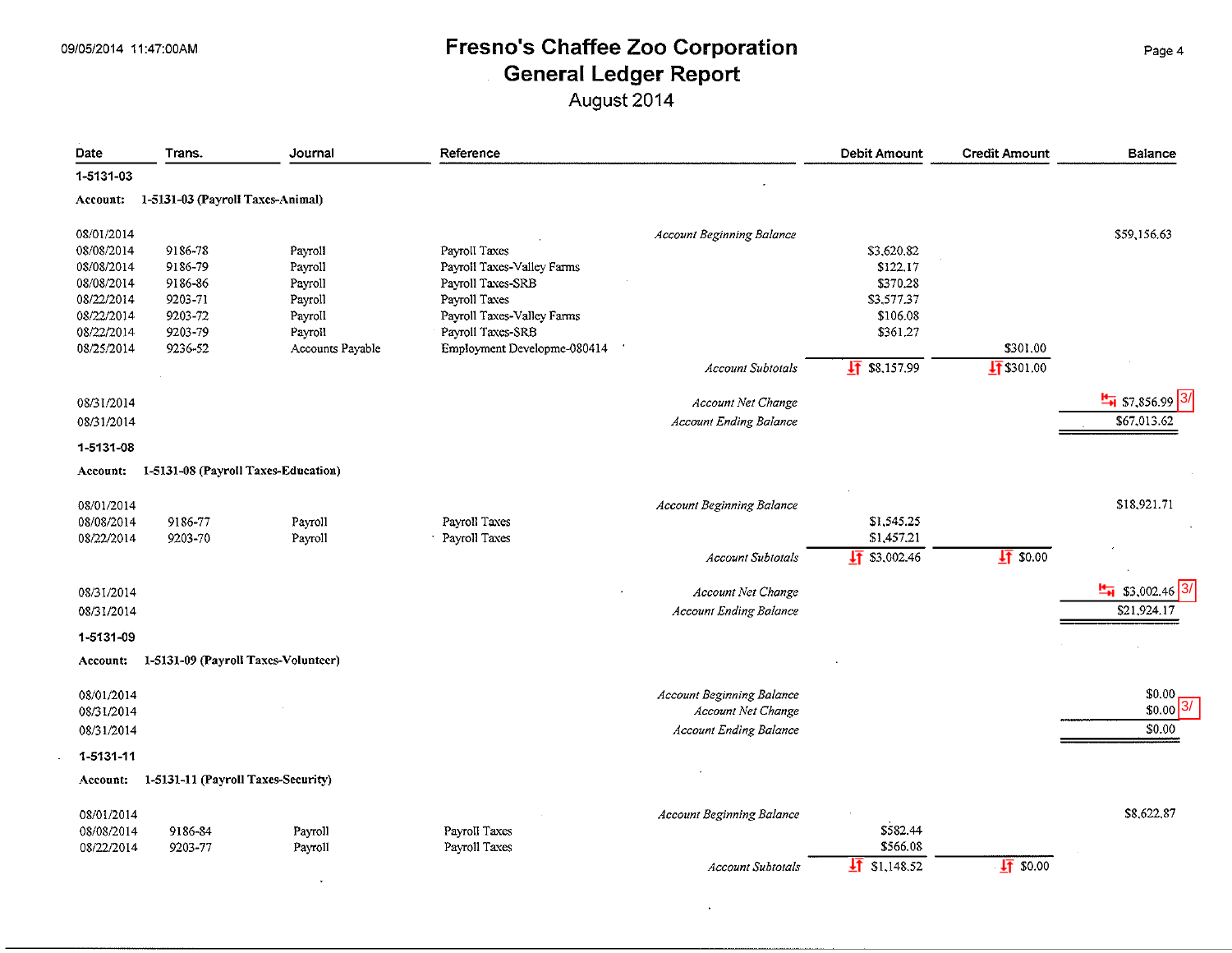| Date       | Trans.                             | Journal                                          | Reference           |                                                             | Debit Amount           | <b>Credit Amount</b> | Balance                                |
|------------|------------------------------------|--------------------------------------------------|---------------------|-------------------------------------------------------------|------------------------|----------------------|----------------------------------------|
| Account:   | 1-5131-11 (Payroll Taxes-Security) |                                                  |                     |                                                             |                        |                      |                                        |
| 08/31/2014 |                                    |                                                  |                     | Account Net Change                                          |                        |                      | $\frac{H}{H}$ \$1,148.52 <sup>5/</sup> |
| 08/31/2014 |                                    |                                                  |                     | <b>Account Ending Balance</b>                               |                        |                      | \$9,771.39                             |
| 1-5131-12  |                                    |                                                  |                     |                                                             |                        |                      |                                        |
| Account:   |                                    | 1-5131-12 (Payroll Taxes-Visitor Services)       |                     |                                                             |                        |                      |                                        |
| 08/01/2014 |                                    |                                                  |                     | <b>Account Beginning Balance</b>                            |                        |                      | \$11,021.35                            |
| 08/08/2014 | 9186-76                            | Payroll                                          | Payroll Taxes       |                                                             | \$791.31               |                      |                                        |
| 08/22/2014 | 9203-69                            | Payroll                                          | Payroll Taxes       |                                                             | \$822.32               |                      |                                        |
| 08/25/2014 | 9236-47                            | Accounts Payable                                 |                     | Employment Development Departm-Unemployment Insurance Reimb | \$410.00               |                      |                                        |
|            |                                    |                                                  |                     | <b>Account Subtotals</b>                                    | $\sqrt{11}$ \$2.023.63 | 1750.00              |                                        |
| 08/31/2014 |                                    |                                                  |                     | Account Net Change                                          |                        |                      | $\frac{H}{H}$ \$2,023.63               |
| 08/31/2014 |                                    |                                                  |                     | Account Ending Balance                                      |                        |                      | \$13,044.98                            |
| 1-5153-01  |                                    |                                                  |                     |                                                             |                        |                      |                                        |
| Account:   |                                    | 1-5153-01 (Retirement Contribution-Maintenance)  |                     |                                                             |                        |                      |                                        |
| 08/01/2014 |                                    |                                                  |                     | Account Beginning Balance                                   |                        |                      | \$1,998.35                             |
| 08/31/2014 | 9204-6                             | Journal Entry                                    | August Match        |                                                             | \$259.21               |                      |                                        |
|            |                                    |                                                  |                     | <b>Account Subtotals</b>                                    | $\frac{1}{2}$ \$259.21 | $\sqrt{4}$ \$0.00    |                                        |
| 08/31/2014 |                                    |                                                  |                     | Account Net Change                                          |                        |                      | $\frac{H}{H}$ \$259.21                 |
| 08/31/2014 |                                    |                                                  |                     | <b>Account Ending Balance</b>                               |                        |                      | \$2,257.56                             |
| 1-5153-02  |                                    |                                                  |                     |                                                             |                        |                      |                                        |
| Account:   |                                    | 1-5153-02 (Retirement Contribution-Horticulture) |                     |                                                             |                        |                      |                                        |
| 08/01/2014 |                                    |                                                  |                     | <b>Account Beginning Balance</b>                            |                        |                      | \$0.00                                 |
| 08/31/2014 | 9204-11                            | Journal Entry                                    | August Match        |                                                             | \$0.00                 |                      |                                        |
|            |                                    |                                                  |                     | <b>Account Subtotals</b>                                    | $17$ \$0.00            | $\sqrt{4}$ \$0.00    |                                        |
| 08/31/2014 |                                    |                                                  |                     | Account Net Change                                          |                        |                      | $\frac{H}{10}$ \$0.00 4/               |
| 08/31/2014 |                                    |                                                  |                     | <b>Account Ending Balance</b>                               |                        |                      | \$0.00                                 |
| 1-5153-03  |                                    |                                                  |                     |                                                             |                        |                      |                                        |
| Account:   |                                    | 1-5153-03 (Retirement Contribution-Animal)       |                     |                                                             |                        |                      |                                        |
|            |                                    |                                                  |                     |                                                             |                        |                      |                                        |
| 08/01/2014 |                                    |                                                  |                     | <b>Account Beginning Balance</b>                            |                        |                      | \$13,174.57                            |
| 08/31/2014 | 9204-4                             | Journal Entry                                    | <b>August Match</b> |                                                             | \$1,904.53             |                      |                                        |
| 08/31/2014 | 9204-10                            | Journal Entry                                    | August Match        |                                                             | \$101.58               |                      |                                        |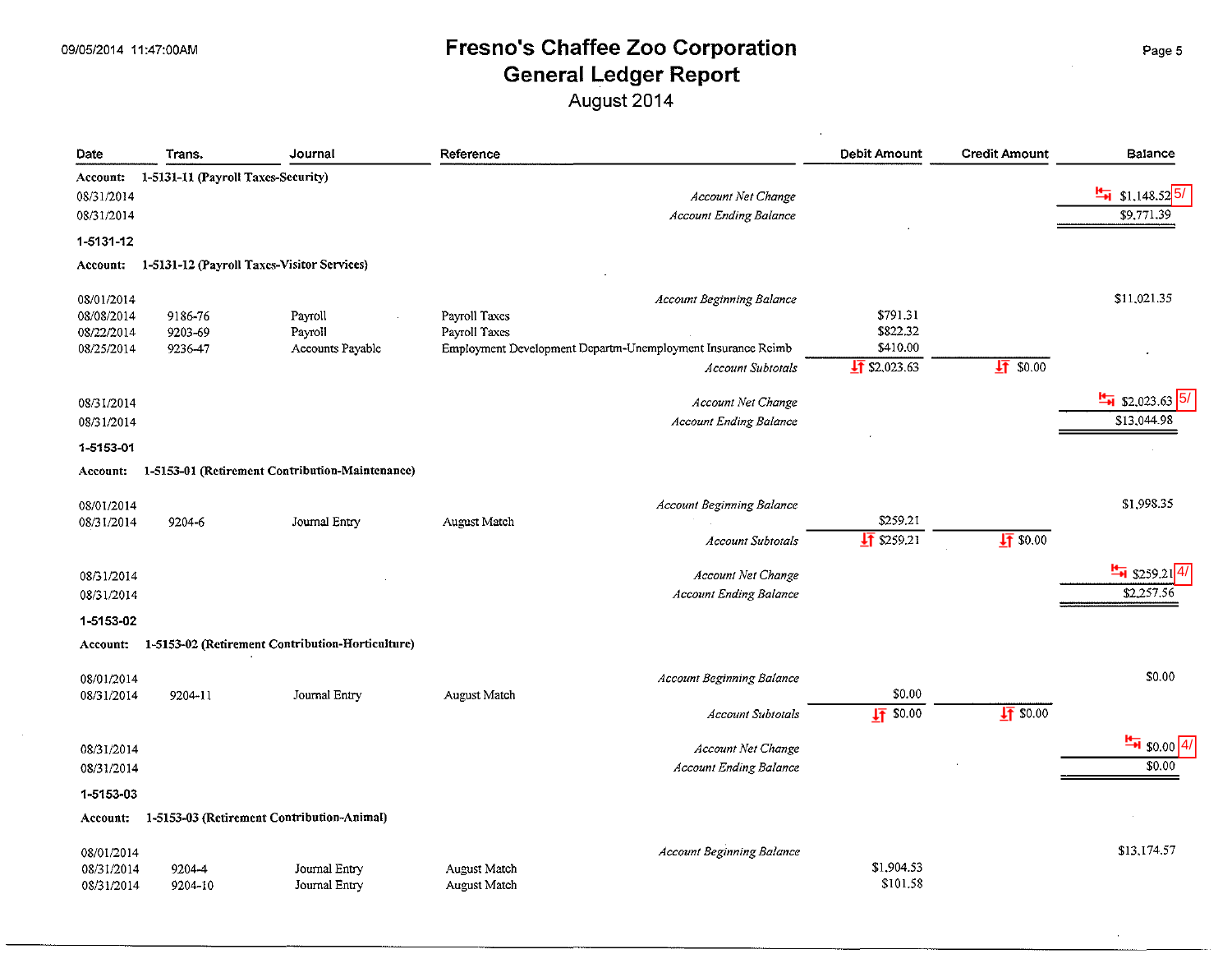August 2014

| Date       | Trans.                           | Journal                                              | Reference    |                                  | <b>Debit Amount</b>      | <b>Credit Amount</b> | <b>Balance</b>                   |
|------------|----------------------------------|------------------------------------------------------|--------------|----------------------------------|--------------------------|----------------------|----------------------------------|
| Account:   |                                  | 1-5153-03 (Retirement Contribution-Animal)           |              |                                  |                          |                      |                                  |
|            |                                  |                                                      |              | <b>Account Subtotals</b>         | $\frac{1}{2}$ \$2,006.11 | $\sqrt{4}$ \$0.00    |                                  |
| 08/31/2014 |                                  |                                                      |              | Account Net Change               |                          |                      | $\frac{H}{14}$ \$2,006.11 3/     |
| 08/31/2014 |                                  |                                                      |              | <b>Account Ending Balance</b>    |                          |                      | \$15,180.68                      |
| 1-5153-08  |                                  |                                                      |              |                                  |                          |                      |                                  |
| Account:   |                                  | 1-5153-08 (Retirement Contribution-Education)        |              |                                  |                          |                      |                                  |
| 08/01/2014 |                                  |                                                      |              | Account Beginning Balance        |                          |                      | \$5,142.25                       |
| 08/31/2014 | 9204-3                           | Journal Entry                                        | August Match |                                  | \$707.03                 |                      |                                  |
|            |                                  |                                                      |              | <b>Account Subtotals</b>         | $\sqrt{47}$ \$707.03     | $\sqrt{4}$ \$0.00    |                                  |
| 08/31/2014 |                                  |                                                      |              | Account Net Change               |                          |                      | $\frac{H}{\sqrt{2}}$ \$707.03 3/ |
| 08/31/2014 |                                  |                                                      |              | <b>Account Ending Balance</b>    |                          |                      | \$5,849.28                       |
| 1-5153-11  |                                  |                                                      |              |                                  |                          |                      |                                  |
| Account:   |                                  | 1-5153-11 (Retirement Contribution-Security)         |              |                                  |                          |                      |                                  |
| 08/01/2014 |                                  |                                                      |              | <b>Account Beginning Balance</b> |                          |                      | \$1,328.55                       |
| 08/31/2014 | 9204-9                           | Journal Entry                                        | August Match |                                  | \$177.14                 |                      |                                  |
|            |                                  |                                                      |              | <b>Account Subtotals</b>         | $\sqrt{11}$ \$177.14     | $\sqrt{4}$ \$0.00    |                                  |
| 08/31/2014 |                                  |                                                      |              | Account Net Change               |                          |                      | $\frac{H}{14}$ \$177.14 5        |
| 08/31/2014 |                                  |                                                      |              | <b>Account Ending Balance</b>    |                          |                      | \$1,505.69                       |
| 1-5153-12  |                                  |                                                      |              |                                  |                          |                      |                                  |
| Account:   |                                  | 1-5153-12 (Retirement Contribution-Visitor Services) |              |                                  |                          |                      |                                  |
| 08/01/2014 |                                  |                                                      |              | <b>Account Beginning Balance</b> |                          |                      | \$1,573.44                       |
| 08/31/2014 | 9204-2                           | Journal Entry                                        | August Match |                                  | \$218.78                 |                      |                                  |
|            |                                  |                                                      |              | <b>Account Subtotals</b>         | $\sqrt{11}$ \$218.78     | $\sqrt{4}$ \$0.00    |                                  |
| 08/31/2014 |                                  |                                                      |              | Account Net Change               |                          |                      | $\frac{H}{14}$ \$218.78 5.       |
| 08/31/2014 |                                  |                                                      |              | <b>Account Ending Balance</b>    |                          |                      | \$1,792.22                       |
| 1-5165-01  |                                  |                                                      |              |                                  |                          |                      |                                  |
| Account:   | 1-5165-01 (Salaries-Maintenance) |                                                      |              |                                  |                          |                      |                                  |
| 08/01/2014 |                                  |                                                      |              | Account Beginning Balance        |                          |                      | \$95,877.68                      |
| 08/08/2014 | 9186-7                           | Payroll                                              | Salaries     |                                  | \$8,419.39               |                      |                                  |
| 08/22/2014 | 9203-7                           | Payroll                                              | Salaries     |                                  | \$8,855.05               |                      |                                  |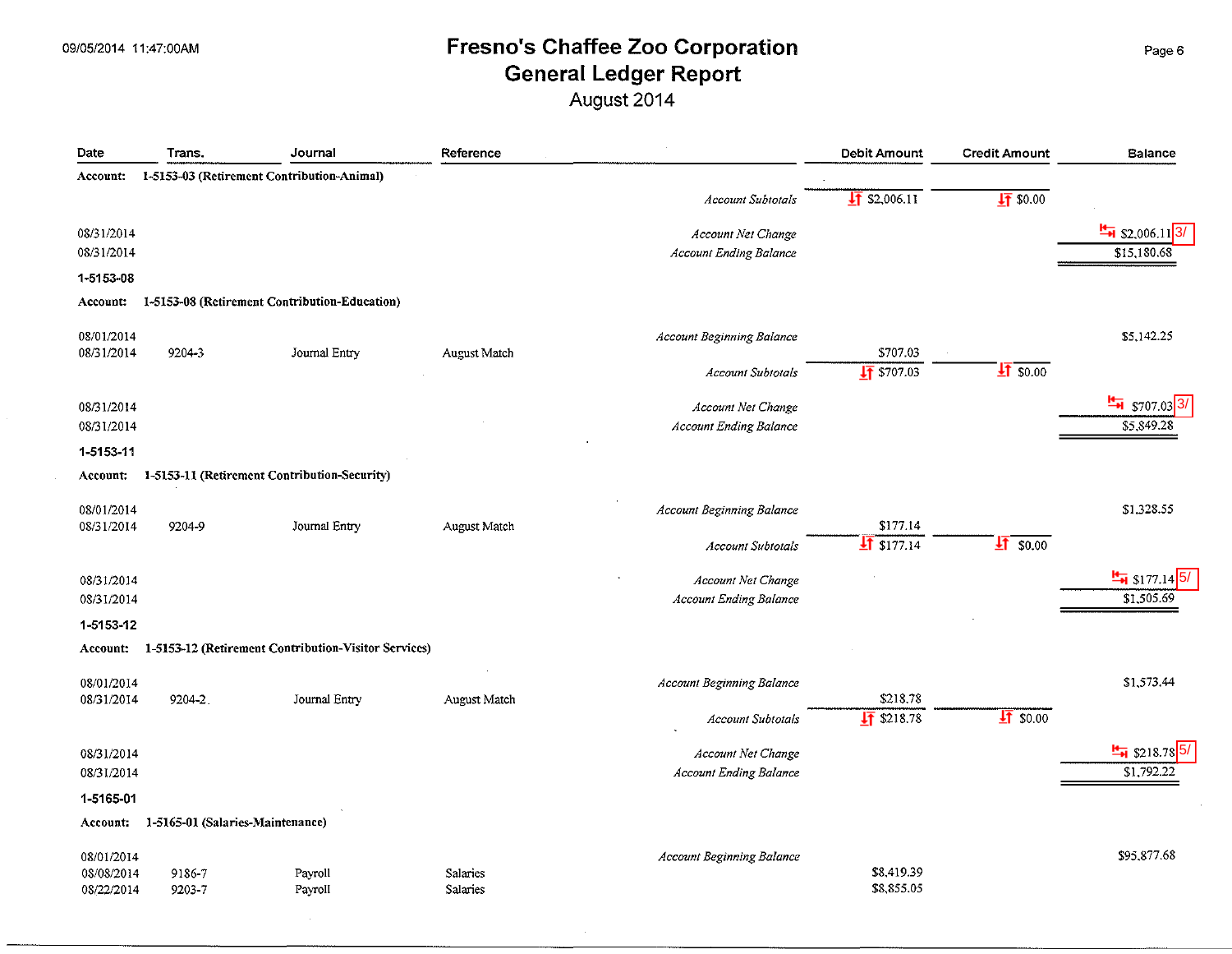### 09/05/2014 11:47:00AM **Example 200** Fresno's Chaffee Zoo Corporation **Page 7** Page 7 General Ledger Report

August 2014

| Date            | Trans.                            | Journal | Reference             |                                  | <b>Debit Amount</b>        | <b>Credit Amount</b> | <b>Balance</b>                 |
|-----------------|-----------------------------------|---------|-----------------------|----------------------------------|----------------------------|----------------------|--------------------------------|
| Account:        | 1-5165-01 (Salaries-Maintenance)  |         |                       |                                  |                            |                      |                                |
|                 |                                   |         |                       | <b>Account Subtotals</b>         | $\sqrt{11}$ \$17,274.44    | $\sqrt{4}$ \$0.00    |                                |
| 08/31/2014      |                                   |         |                       | Account Net Change               |                            |                      | $\frac{H}{H}$ \$17,274.44 4/   |
| 08/31/2014      |                                   |         |                       | <b>Account Ending Balance</b>    |                            |                      | \$113,152.12                   |
| 1-5165-02       |                                   |         |                       |                                  |                            |                      |                                |
| <b>Account:</b> | 1-5165-02 (Salaries-Horticulture) |         |                       |                                  |                            |                      |                                |
| 08/01/2014      |                                   |         |                       | Account Beginning Balance        |                            |                      | \$88,300.17                    |
| 08/08/2014      | 9186-11                           | Payroll | Salaries              |                                  | \$5,919.48                 |                      |                                |
| 08/22/2014      | 9203-11                           | Payroll | Salaries              |                                  | \$4,770.38                 |                      |                                |
|                 |                                   |         |                       | Account Subtotals                | $\sqrt{11}$ \$10,689.86    | $\frac{1}{2}$ \$0.00 |                                |
| 08/31/2014      |                                   |         |                       | Account Net Change               |                            |                      | $\frac{H}{H}$ \$10,689.86      |
| 08/31/2014      |                                   |         |                       | <b>Account Ending Balance</b>    |                            |                      | \$98,990.03                    |
| 1-5165-03       |                                   |         |                       |                                  |                            |                      |                                |
| Account:        | 1-5165-03 (Salaries-Animal)       |         |                       |                                  |                            |                      |                                |
| 08/01/2014      |                                   |         |                       | <b>Account Beginning Balance</b> |                            |                      | \$740,171.37                   |
| 08/08/2014      | 9186-4                            | Payroll | Salaries              |                                  | \$47,562.57                |                      |                                |
| 08/08/2014      | 9186-5                            | Payroll | Salaries-Valley Farms |                                  | \$1,597.02                 |                      |                                |
| 08/08/2014      | 9186-12                           | Payroll | Salaries-SRB          |                                  | \$4,840.29                 |                      |                                |
| 08/22/2014      | 9203-4                            | Payroll | Salaries              |                                  | \$46,995.99                |                      |                                |
| 08/22/2014      | 9203-5                            | Payroll | Salaries-Valley Farms |                                  | \$1,386.71<br>\$4,722.63   |                      |                                |
| 08/22/2014      | 9203-12                           | Payroll | Salaries-SRB          |                                  | $\frac{1}{2}$ \$107,105.21 | $\sqrt{11}$ \$0.00   |                                |
|                 |                                   |         |                       | <b>Account Subtotals</b>         |                            |                      |                                |
| 08/31/2014      |                                   |         |                       | Account Net Change               |                            |                      | $\frac{H}{10}$ \$107,105.21 3/ |
| 08/31/2014      |                                   |         |                       | <b>Account Ending Balance</b>    |                            |                      | \$847,276.58                   |
| 1-5165-08       |                                   |         |                       |                                  |                            |                      |                                |
| Account:        | 1-5165-08 (Salaries-Education)    |         |                       |                                  |                            |                      |                                |
| 08/01/2014      |                                   |         |                       | Account Beginning Balance        |                            |                      | \$248,902.37                   |
| 08/08/2014      | 9186-3                            | Payroll | <b>Salaries</b>       |                                  | \$20,321.91                |                      |                                |
| 08/22/2014      | 9203-3                            | Payroll | Salaries              |                                  | \$19,171.36                |                      |                                |
|                 |                                   |         |                       | Account Subtotals                | $\sqrt{11}$ \$39,493.27    | $\sqrt{41}$ \$0.00   |                                |
| 08/31/2014      |                                   |         |                       | Account Net Change               |                            |                      | $\frac{H}{H}$ \$39,493.27      |
| 08/31/2014      |                                   |         |                       | <b>Account Ending Balance</b>    |                            |                      | \$288,395.64                   |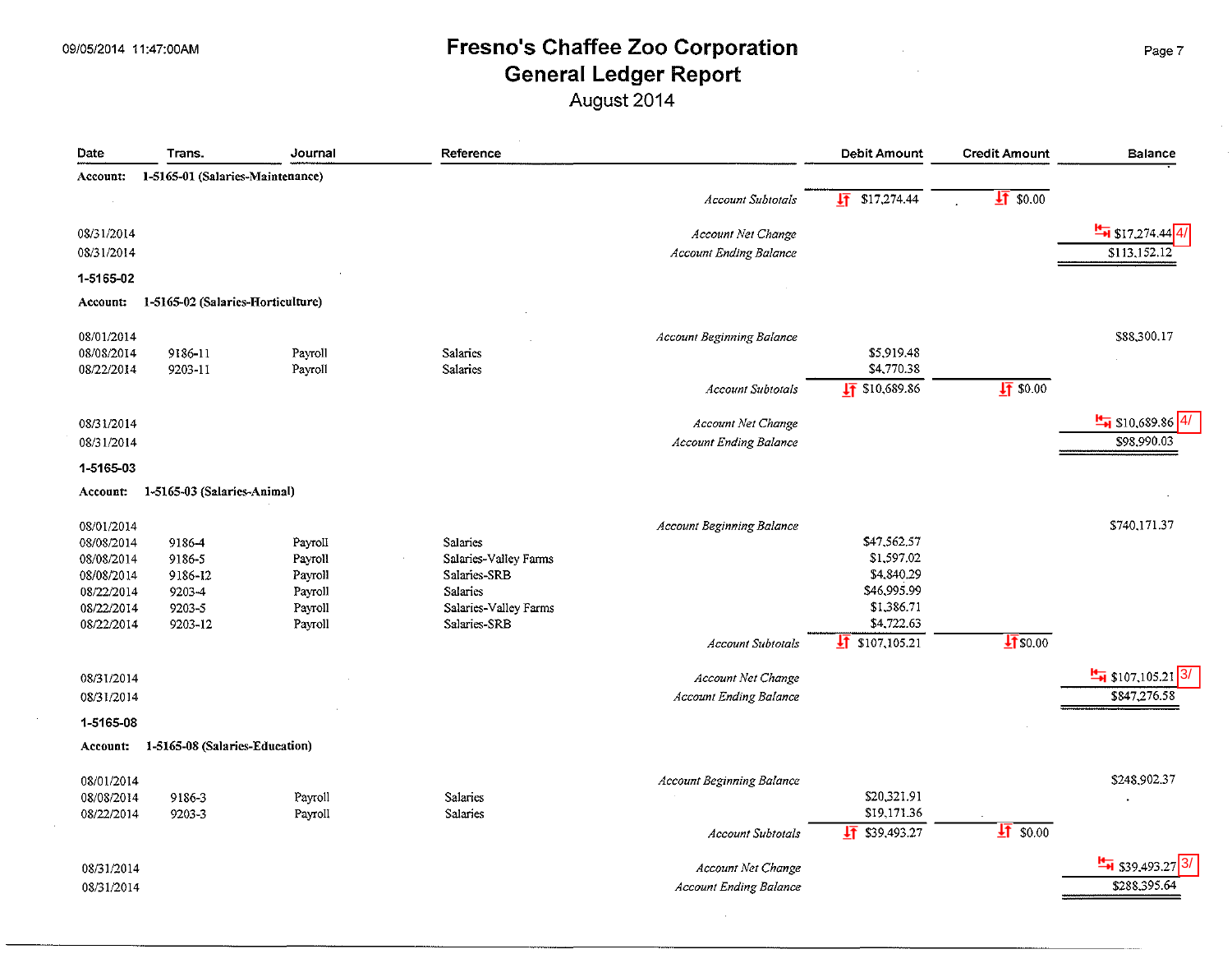$\sim$ 

### 09/05/2014 11:47:00AM **Example 200** Fresno's Chaffee Zoo Corporation General Ledger Report

August 2014

| Date                                   | Trans.                                | Journal                              | Reference                       |                                                                                  | <b>Debit Amount</b>        | <b>Credit Amount</b>     | <b>Balance</b>                      |
|----------------------------------------|---------------------------------------|--------------------------------------|---------------------------------|----------------------------------------------------------------------------------|----------------------------|--------------------------|-------------------------------------|
| 1-5165-09                              |                                       |                                      |                                 |                                                                                  |                            |                          |                                     |
| Account:                               | 1-5165-09 (Salaries-Volunteer)        |                                      |                                 |                                                                                  |                            |                          |                                     |
| 08/01/2014<br>08/31/2014<br>08/31/2014 |                                       |                                      |                                 | Account Beginning Balance<br>Account Net Change<br><b>Account Ending Balance</b> |                            |                          | \$0.00<br>\$0.00 4/<br>\$0.00       |
| 1-5165-11                              |                                       |                                      |                                 |                                                                                  |                            |                          |                                     |
| Account:                               | 1-5165-11 (Salaries-Security)         |                                      |                                 |                                                                                  |                            |                          |                                     |
| 08/01/2014<br>08/08/2014               | 9186-10                               | Payroll                              | Salaries                        | <b>Account Beginning Balance</b>                                                 | \$7,681.88                 |                          | \$113,728.75                        |
| 08/22/2014                             | 9203-10                               | Payroll                              | <b>Salaries</b>                 |                                                                                  | \$7,467.21                 |                          |                                     |
|                                        |                                       |                                      |                                 | <b>Account Subtotals</b>                                                         | $\sqrt{11}$ \$15,149.09    | 1750.00                  |                                     |
| 08/31/2014                             |                                       |                                      |                                 | Account Net Change                                                               |                            |                          | $\frac{H}{14}$ \$15,149.09 5/       |
| 08/31/2014                             |                                       |                                      |                                 | Account Ending Balance                                                           |                            |                          | \$128,877.84                        |
| 1-5165-12                              |                                       |                                      |                                 |                                                                                  |                            |                          |                                     |
| Account:                               | 1-5165-12 (Salaries-Visitor Services) |                                      |                                 |                                                                                  |                            |                          |                                     |
| 08/01/2014<br>08/08/2014<br>08/22/2014 | 9186-2<br>9203-2                      | Payroll<br>Payroll                   | Salaries<br>Salaries            | <b>Account Beginning Balance</b>                                                 | \$10,478.71<br>\$10,884.34 |                          | \$144,125.16                        |
|                                        |                                       |                                      |                                 | <b>Account Subtotals</b>                                                         | \$21,363.05<br>圷           | $17$ \$0.00              |                                     |
| 08/31/2014                             |                                       |                                      |                                 | Account Net Change                                                               |                            |                          | $\frac{H}{21}$ \$21,363.05 5/       |
| 08/31/2014                             |                                       |                                      |                                 | <b>Account Ending Balance</b>                                                    |                            |                          | \$165,488.21                        |
| 1-5200-01                              |                                       |                                      |                                 |                                                                                  |                            |                          |                                     |
| Account:                               |                                       | 1-5200-01 (Workers Comp-Maintenance) |                                 |                                                                                  |                            |                          |                                     |
| 08/01/2014<br>08/08/2014<br>08/12/2014 | 9186-94<br>9194-8                     | Payroll<br>Cash Receipts             | Workers Comp<br>WC Dividend Dep | <b>Account Beginning Balance</b>                                                 | \$903.56                   | \$3,261.38               | \$8,985.19                          |
| 08/22/2014                             | 9203-87                               | Payroll                              | Workers Comp                    |                                                                                  | \$940.93                   |                          |                                     |
|                                        |                                       |                                      |                                 | <b>Account Subtotals</b>                                                         | $\frac{1}{2}$ \$1,844.49   | $\frac{1}{2}$ \$3,261.38 |                                     |
| 08/31/2014                             |                                       |                                      |                                 | Account Net Change                                                               |                            |                          | $\frac{H}{\sqrt{2}}$ (\$1,416.89) 4 |
| 08/31/2014                             |                                       |                                      |                                 | <b>Account Ending Balance</b>                                                    |                            |                          | \$7,568.30                          |
| 1-5200-02                              |                                       |                                      |                                 |                                                                                  |                            |                          |                                     |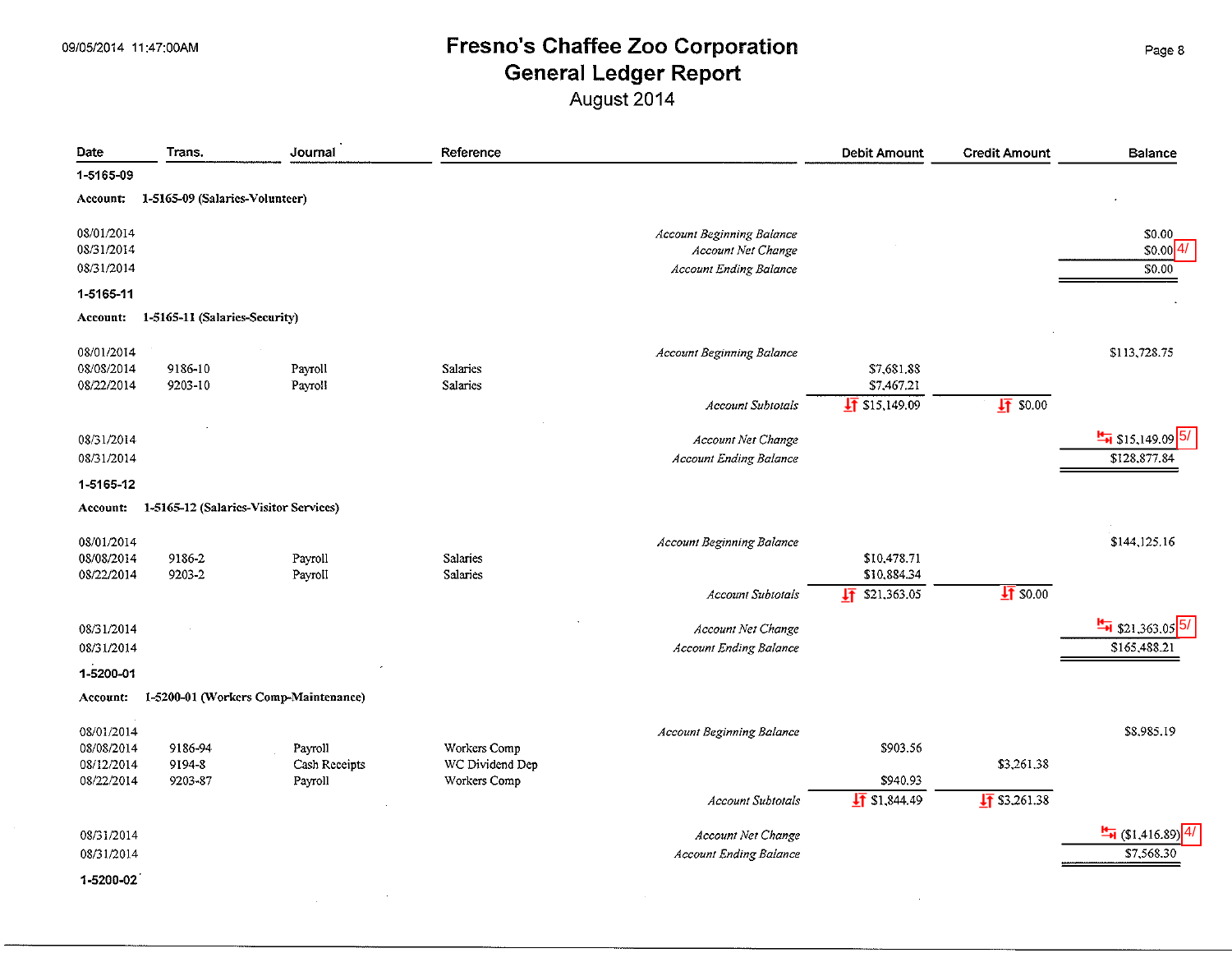## 09/05/2014 11:47:00AM **Example 200 Corporation** Page 9 Page 9 General Ledger Report

August 2014

| Date       | Trans.                             | Journal                               | Reference                 |                                  | <b>Debit Amount</b>     | <b>Credit Amount</b>       | <b>Balance</b>                       |
|------------|------------------------------------|---------------------------------------|---------------------------|----------------------------------|-------------------------|----------------------------|--------------------------------------|
| Account:   |                                    | 1-5200-02 (Workers Comp-Horticulture) |                           |                                  |                         |                            |                                      |
| 08/01/2014 |                                    |                                       |                           | Account Beginning Balance        |                         |                            | \$8,377.52                           |
| 08/08/2014 | 9186-98                            | Payroll                               | Workers Comp              |                                  | \$644.11                |                            |                                      |
| 08/12/2014 | 9194-13                            | Cash Receipts                         | WC Dividend Dep           |                                  |                         | \$2,428.77                 |                                      |
| 08/22/2014 | 9203-91                            | Payroll                               | Workers Comp              |                                  | \$522.25                |                            |                                      |
|            |                                    |                                       |                           | <b>Account Subtotals</b>         | $\sqrt{11}$ \$1,166.36  | $\sqrt{11}$ \$2.428.77     |                                      |
| 08/31/2014 |                                    |                                       |                           | Account Net Change               |                         |                            | $\frac{H}{\sqrt{4}}$ (\$1,262.41) 4/ |
| 08/31/2014 |                                    |                                       |                           | <b>Account Ending Balance</b>    |                         |                            | \$7.115.1                            |
| 1-5200-03  |                                    |                                       |                           |                                  |                         |                            |                                      |
| Account:   | 1-5200-03 (Workers Comp-Animal)    |                                       |                           |                                  |                         |                            |                                      |
| 08/01/2014 |                                    |                                       |                           | <b>Account Beginning Balance</b> |                         |                            | \$69,737.18                          |
| 08/08/2014 | 9186-91                            | Payroll                               | Workers Comp              |                                  | \$4,953.51              |                            |                                      |
| 08/08/2014 | 9186-92                            | Payroll                               | Workers Comp-Valley Farms |                                  | \$163.00                |                            |                                      |
| 08/08/2014 | 9186-99                            | Payroll                               | Workers Comp-SRB          |                                  | \$519.13                |                            |                                      |
| 08/12/2014 | 9194-5                             | Cash Receipts                         | WC Dividend Dep           |                                  |                         | \$18,243.47                |                                      |
| 08/12/2014 | 9194-6                             | Cash Receipts                         | WC Dividend Dep           |                                  |                         | \$589.92                   |                                      |
| 08/12/2014 | 9194-12                            | Cash Receipts                         | WC Dividend Dep           |                                  |                         | \$1,866.17                 |                                      |
| 08/22/2014 | 9203-84                            | Payroll                               | Workers Comp              |                                  | \$4,896.20              |                            |                                      |
| 08/22/2014 | 9203-85                            | Payroll                               | Workers Comp-Valley Farms |                                  | \$146.16                |                            |                                      |
| 08/22/2014 | 9203-92                            | Payroll                               | Workers Comp-SRB          |                                  | \$508.13                |                            |                                      |
|            |                                    |                                       |                           |                                  | \$228.68                |                            |                                      |
| 08/31/2014 | $9245 - 1$                         | Journal Entry                         | July 2014 Workers Comp    |                                  |                         |                            |                                      |
|            |                                    |                                       |                           | <b>Account Subtotals</b>         | $\sqrt{15}$ \$11,414.81 | $\frac{1}{11}$ \$20,699.56 |                                      |
| 08/31/2014 |                                    |                                       |                           | Account Net Change               |                         |                            | $\frac{H}{\sqrt{3}}$ (\$9,284.75) 3/ |
| 08/31/2014 |                                    |                                       |                           | <b>Account Ending Balance</b>    |                         |                            | \$60,452.43                          |
| 1-5200-08  |                                    |                                       |                           |                                  |                         |                            |                                      |
| Account:   | 1-5200-08 (Workers Comp-Education) |                                       |                           |                                  |                         |                            |                                      |
| 08/01/2014 |                                    |                                       |                           | Account Beginning Balance        |                         |                            | \$28,286.27                          |
| 08/08/2014 | 9186-90                            | Payroll                               | Workers Comp              |                                  | \$1,933.96              |                            |                                      |
| 08/12/2014 | 9194-4                             | Cash Receipts                         | WC Dividend Dep           |                                  |                         | \$7,132.49                 |                                      |
| 08/22/2014 | 9203-83                            | Payroll                               | Workers Comp              |                                  | \$1,815.26              |                            |                                      |
| 08/31/2014 | 9245-2                             | Journal Entry                         | July 2014 Workers Comp    |                                  | \$3,462.73              |                            |                                      |
|            |                                    |                                       |                           | <b>Account Subtotals</b>         | $\sqrt{11}$ \$7,211.95  | $\sqrt{11}$ \$7,132.49     |                                      |
| 08/31/2014 |                                    |                                       |                           | <b>Account Net Change</b>        |                         |                            | $$79.46\overline{4}$                 |
| 08/31/2014 |                                    |                                       |                           | <b>Account Ending Balance</b>    |                         |                            | \$28,365.73                          |

 $\mathcal{L}$